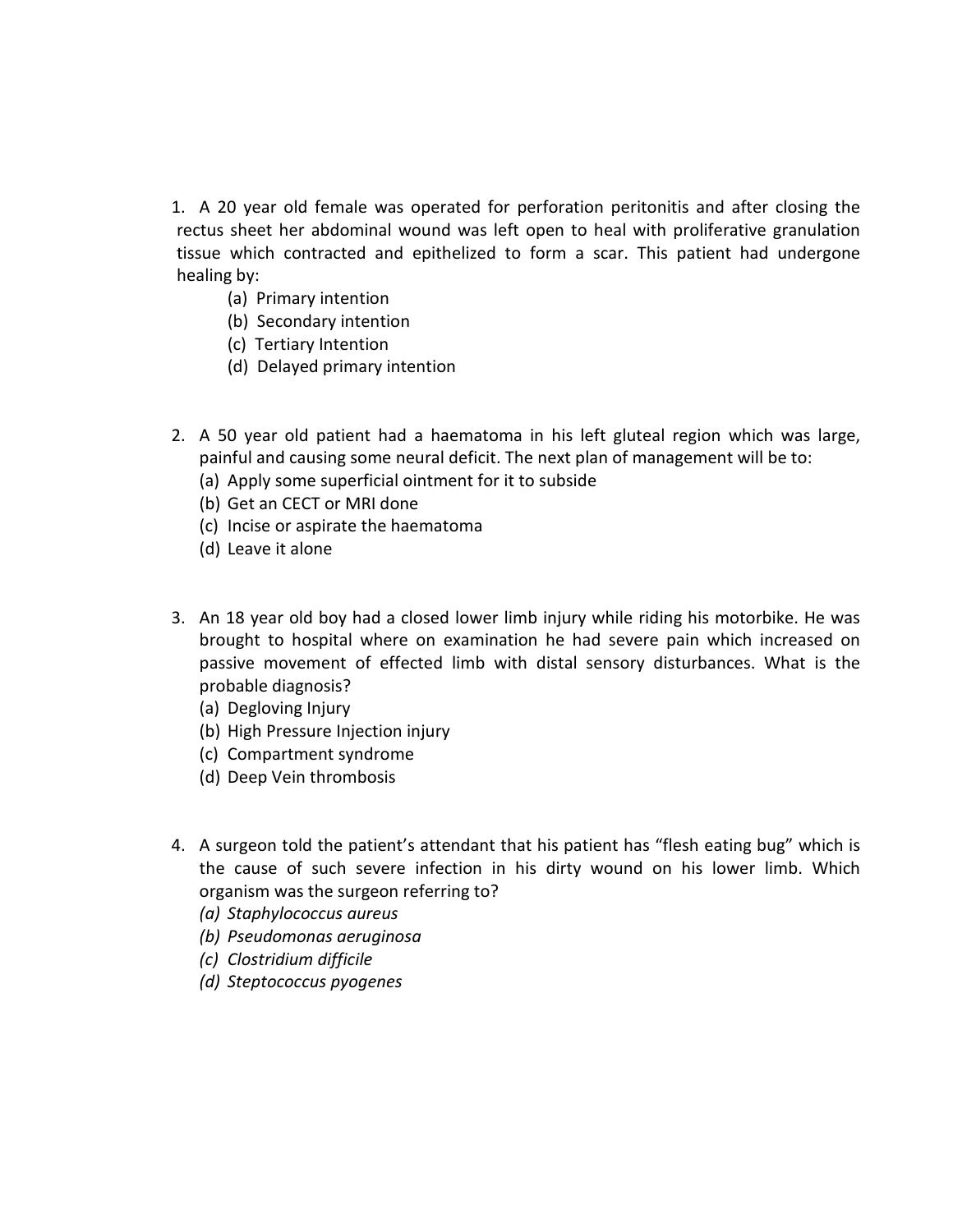- 5. In Hernia repair, polypropylene suture is used because
	- (a) It is a synthetic braided dyed absorbable suture with low tissue reaction and high tensile strength
	- (b) It is synthetic monofilament dyed non absorbable suture with low tissue reaction and high tensile strength
	- (c) It is a synthetic monofilament undyed absorbable suture with high tissue reaction and low tensile strength
	- (d) It is a synthetic monofilament undyed non absorbable suture with high tissue reaction and which degrades at 15-20% per year
- 6. A 60 year old lady had a pyothorax which was treated with an intercostal chest drain. After two days, the meniscus of the fluid in the tube was not swinging during her respiratory process. What could be the likely problem?
	- (a) Chest drain blockage
	- (b) No fluid in the chest drain bag
	- (c) Water seal not proper
	- (d) High atmospheric pressure
- 7. The main principle regarding removal of drain after surgery is
	- (a) Keep drains as long as possible to prevent complications
	- (b) Drains kept for colo-rectal anastomosis should be removed within 2 days as they can cause complications
	- (c) Suction drains can be removed early
	- (d) Drain should be removed as soon as it is no longer required
- 8. The Chief of laparoscopic surgery asked his assistant to give him a laparoscopic port which has absolutely no chance of "capacitance coupling" during laparoscopic surgery. Which port should the assistant give to the Chief?
	- (a) Metal laparoscopic port
	- (b) Metal port with plastic cuff
	- (c) Partial plastic port
	- (d) Complete plastic port
- 9. Southampton wound grading system and ASEPSIS wound score is used for
	- (a) Severity of wound infections
	- (b) Surgical site cosmesis
	- (c) Surgical scar
	- (d) Severity of granulation tissue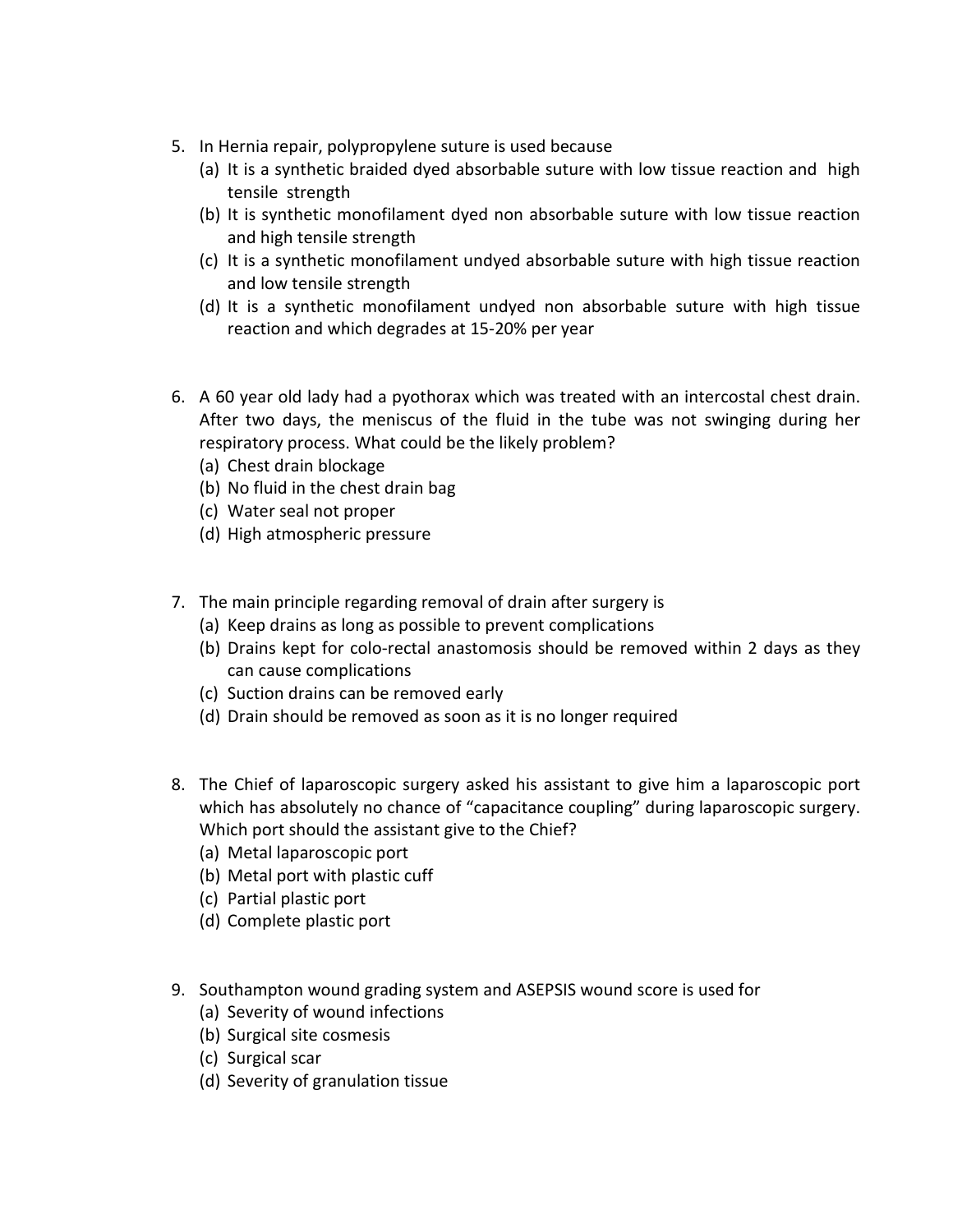- 10. A 75 year old diabetic man had surgery for perforated colonic diverculitis. In his post operative period he complained of severe wound pain and had signs of spreading inflammation with crepitus with subdermal spread of gangrene. He is likely to be suffering from
	- (a) Clostridial infection
	- (b) Meleney synergistic gangrene
	- (c) Abdominal wall cellulitis
	- (d) Intra-peritoneal collection
- 11. All of the following are congenital sinuses *except:*
	- (a) Pre auricular
	- (b) Urachal sinus
	- (c) Coccygeal
	- (d) Pilonidal
- 12. An obese 45 year lady who is a chronic smoker came with tender subcutaneous nodules with chronic inflammation with scarring under her left axilla. She is likely to be suffering from:
	- (a) Lipodystrophy
	- (b) Hidradenitis suppurativa
	- (c) Xeroderma pigmentosum
	- (d) Pyoderma gangrenosum
- 13. The priority in management of supracondylar fracture of humerus in a child is:
	- (a) Preservation of Brachial artery entanglement
	- (b) Debridement of wound
	- (c) Antibiotics
	- (d) Immobilization
- 14. All of the following are premalignant lesions *except***:**
	- (a) Actinic Solar Keratosis
	- (b) Bowen's Disease
	- (c) Giant Hairy Naevus
	- (d) Rhinophymoma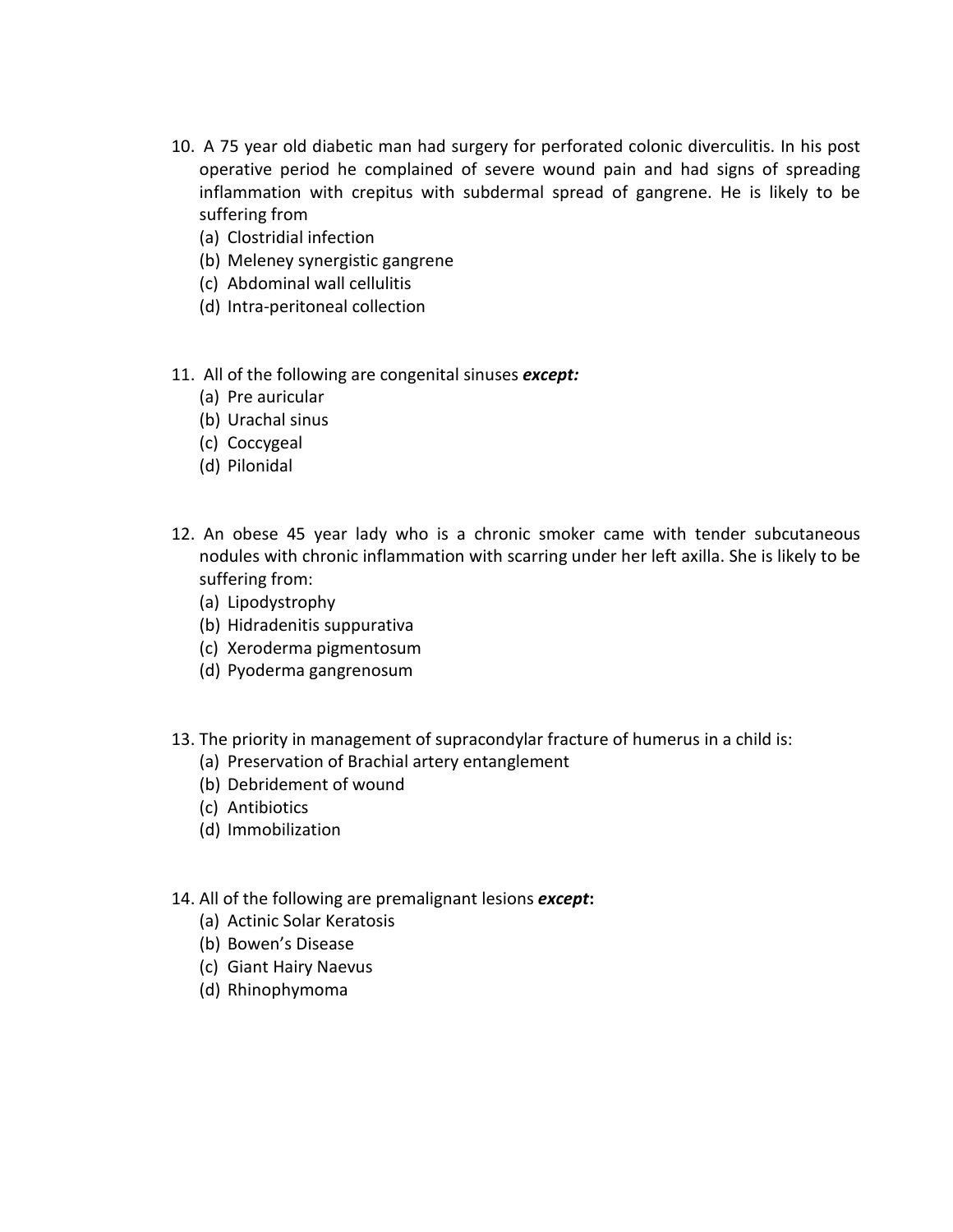- 15. A 50 year old man with long history of swelling in his right parotid region had sudden history of occasional pain, nerve weakness along with paresthesia. His fine needle aspiration cytology was inconclusive. What should be the next step?
	- (a) Superficial Parotidectomy
	- (b) Trucut Biopsy
	- (c) MRI
	- (d) CT Scan
- 16. A 70 year old man with history of smoking has a 1 cm ulcerative lesion over the vermilion of his upper lip. What is he likely to be suffering from?
	- (a) Squamous cell carcinoma
	- (b) Basal cell carcinoma
	- (c) Spindle cell carcinoma
	- (d) Adenoid squamous carcinoma
- 17. A 55 year old male came with history of hoarseness of voice for which direct laryngoscopy was done and the lesion was biopsied to detect squamous cell carcinoma. He now requires investigation to detect extent of cartilage involvement, imaging of pre and paraglottic spaces and any extension to deep neck structures. Most appropriate investigation of choice will be:
	- (a) CT Scan
	- (b) Endo Ultrasound
	- (c) MRI
	- (d) Repeat direct laryngoscopy under general anaesthesia
- 18. Breast imaging reporting and data system (BI-RADS): Final assessment categorized a 45 year old female to have Category 5 disease. What does the report signify?
	- (a) Incomplete assessment
	- (b) Negative- Annual screening can be recommended.
	- (c) Probably benign (≤2% malignant)
	- (d) Highly suggestive of malignancy (≥95% malignant)
- 19. In a male patient of road traffic accident with blood at the tip of external meatus, the likely injury is:
	- (a) Injury to urethra
	- (b) Injury to urinary bladder
	- (c) Injury to kidney
	- (d) Injury to all of these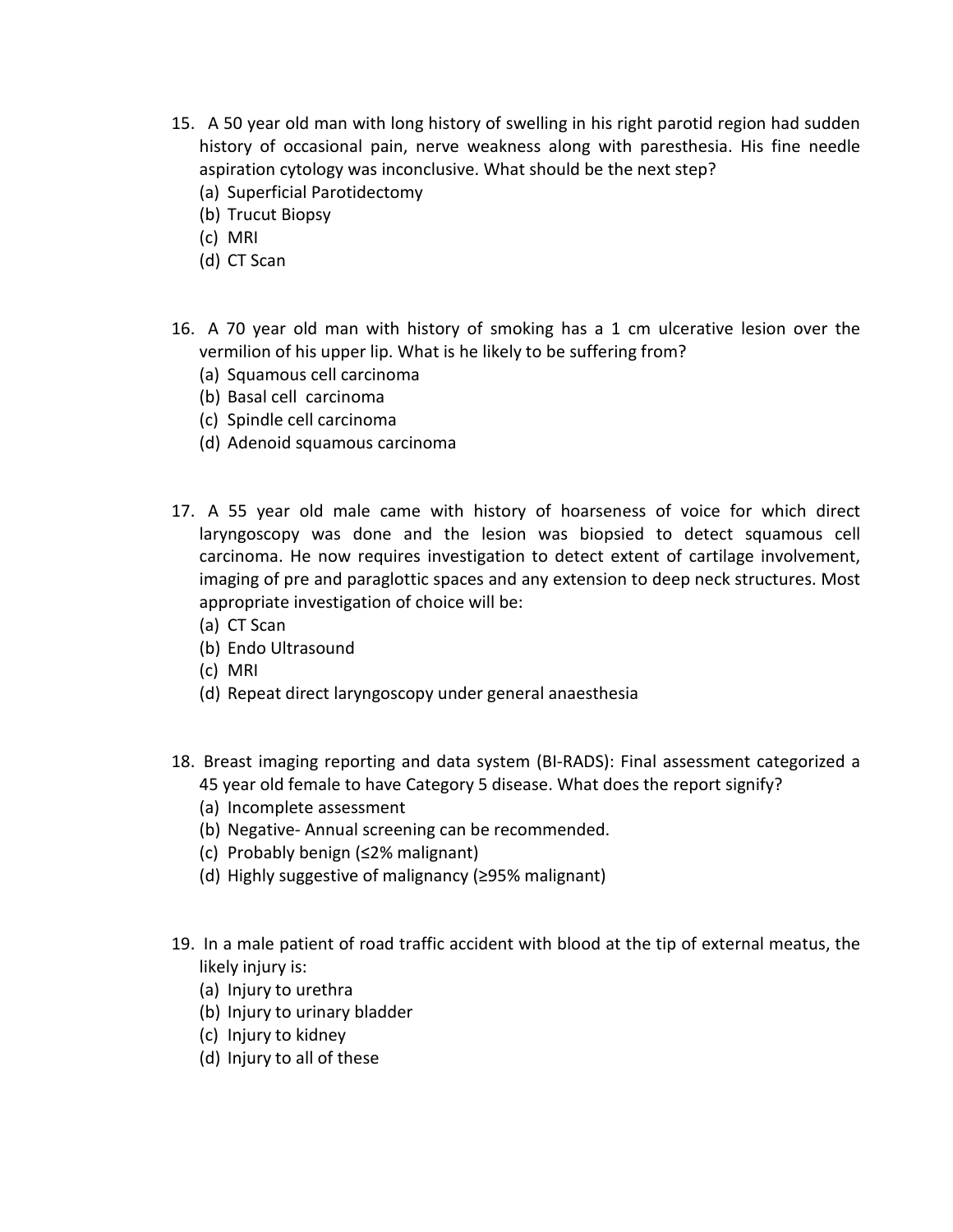- 20. A 35 year old female has inflammatory carcinoma of left breast, with clinically palpable two left axillary lymph nodes and no clinically or radiologically detectable metastasis. Her TNM staging will be:
	- (a) T4 N2 M0
	- (b) T4b N2 M0
	- (c) T4d N1 M0
	- (d) T4d N2 M0
- 21. Milan trial, NSABP trial and EORTC trial in breast cancer compared:
	- (a) Chemotherapy vs Radiotherapy in breast cancer
	- (b) Breast conservative therapy vs Mastectomy
	- (c) Neo adjuvant chemotherapy vs Adjuvant chemotherapy
	- (d) Hormonal vs Chemotherapy
- 22. Regarding breast conservative therapy and issue of post operative local recurrence, all are true *except:*
	- (a) Lumpectomy can be considered in any size provided the tumour can be excised with clear margins and acceptable cosmetic results
	- (b) Margins should be clear for invasive cancer
	- (c) Margins should be clear for ductal carcinoma *in situ* (DCIS)
	- (d) Margins should be clear for lobular carcinoma *in situ* (LCIS)
- 23. A 75 year old lady came with an incidentally diagnosed splenic artery aneurysm which after radiological investigation confirmed to be calcified. She should be offered:
	- (a) Observation
	- (b) Embolisation
	- (c) Endovascular stenting
	- (d) Laparoscopic splenic artery ligation and splenectomy
- 24. Regarding choledochal cysts following features are true *except***:**
	- (a) Congenital cysts
	- (b) 60% are diagnosed before 10 years
	- (c) Older presentations have an acquired variant
	- (d) Increased risk of cholangiocarcinoma in older presentations
- 25. A 55 year old gentleman presented with history of right upper quadrant discomfort, jaundice, pruritis, fever, fatigue and weight loss. His serum bilirubin and alkaline phosphatase levels are raised and he also gives history of treatment for inflammatory bowel disease. He is most likely to be suffering from:
	- (a) Benign bile duct stricture with cholangitis
	- (b) Biliary worms
	- (c) Bile duct malignancy
	- (d) Primary sclerosing cholangitis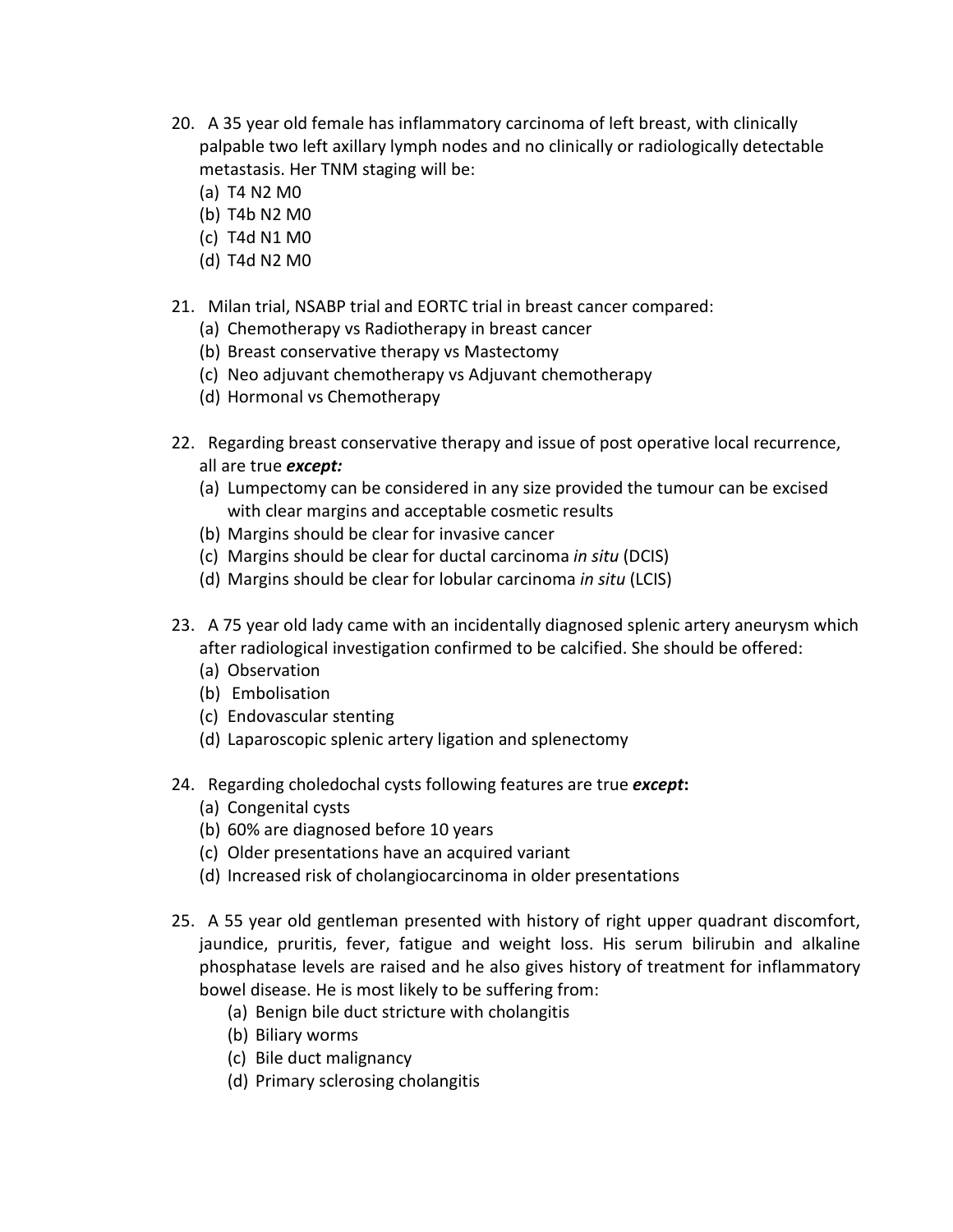- 26. Regarding carcinoma gall bladder following features are true *except:*
	- (a) One can have similar presentation with benign biliary disease
	- (b) Squamous cell carcinoma is 40% of all cases
	- (c) Most patients present with advanced disease
	- (d) Prognosis is poor
- 27. A 45 year old female presented with a cystic lesion in the lesser sac on CT scan. Endoscopic ultrasound guided aspiration showed amylase to be 500 IU and carcinoembryonic antigen as 500ng/ml. What was she suffering from?
	- (a) Pseudocyst pancreas with ductal communication
	- (b) Chronic pseudocyst
	- (c) Pancreatic adenocarcinoma
	- (d) Mucinous neoplasm of pancreas
- 28. During Pylorus preserving pancreatico-duodenectomy (PPPD) the following organs are removed *except:*
	- (a) Distal Bile Duct
	- (b) Stomach
	- (c) Gall bladder
	- (d) Head of pancreas
- 29. In Crohn's disease all are true *except:*
	- (a) Can occur anywhere in GIT
	- (b) Fistula formation is common
	- (c) Crypt abscess are common
	- (d) Full thickness bowel involvement
- 30. Glasgow Coma Score Scale pertains to:
	- (a) Head injury only
	- (b) Head and cervical injury
	- (c) Chest injury
	- (d) Level of consciousness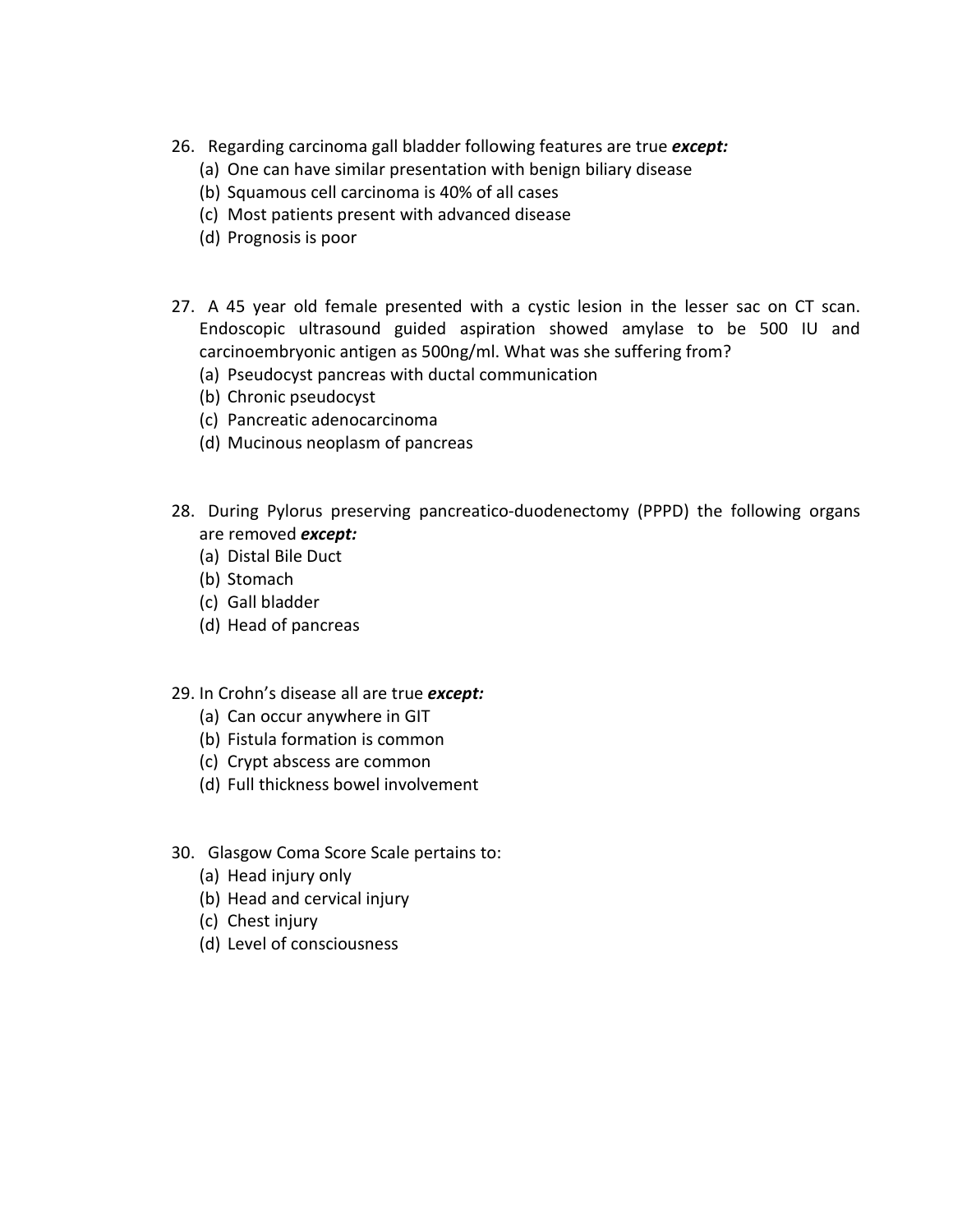- 31. Muscle relaxant ideal for rapid intubation and short procedures is:
	- (a) Vecuronium
	- (b) Atracurium
	- (c) Rocuronium
	- (d) Suxamethonium
- 32. A 22 year old male addicted to alcohol and abused with pan-masala-arecanut comes to the clinic with limited mouth opening and restricted tongue movement. The clinical suspicion will be of:
- (a) Chronic hyperplastic candidiasis
- (b) Sub-mucous fibrosis
- (c) Leukoplakia
- (d) Sideropenic dysphagia

33. A 56 year old male comes with history of claudication pain in both buttocks, thighs and calves. He also gives history of impotence. The probable site of arterial occlusion is:

- (a) Aortoiliac occlusion
- (b) Iliac obstruction
- (c) Proximal femoral artery occlusion
- (d) Distal femoral artery occlusion
- 34. The earliest clinical sign of an impending burst abdomen is:
- (a) Serous wound discharge
- (b) Erythema of the wound
- (c) Tachycardia and high grade fever
- (d) Pus discharge from the wound
- 35. Most common neoplasm of thyroid gland is:
- (a) Papillary carcinoma
- (b) Squamous cell carcinoma
- (c) Follicular carcinoma
- (d) Hashimoto's disease
- 36. Which of the following blood components has the shortest shelf life?
- (a) Red Blood Cells
- (b) Platelets
- (c) Fresh frozen plasma
- (d) Cryoprecipitate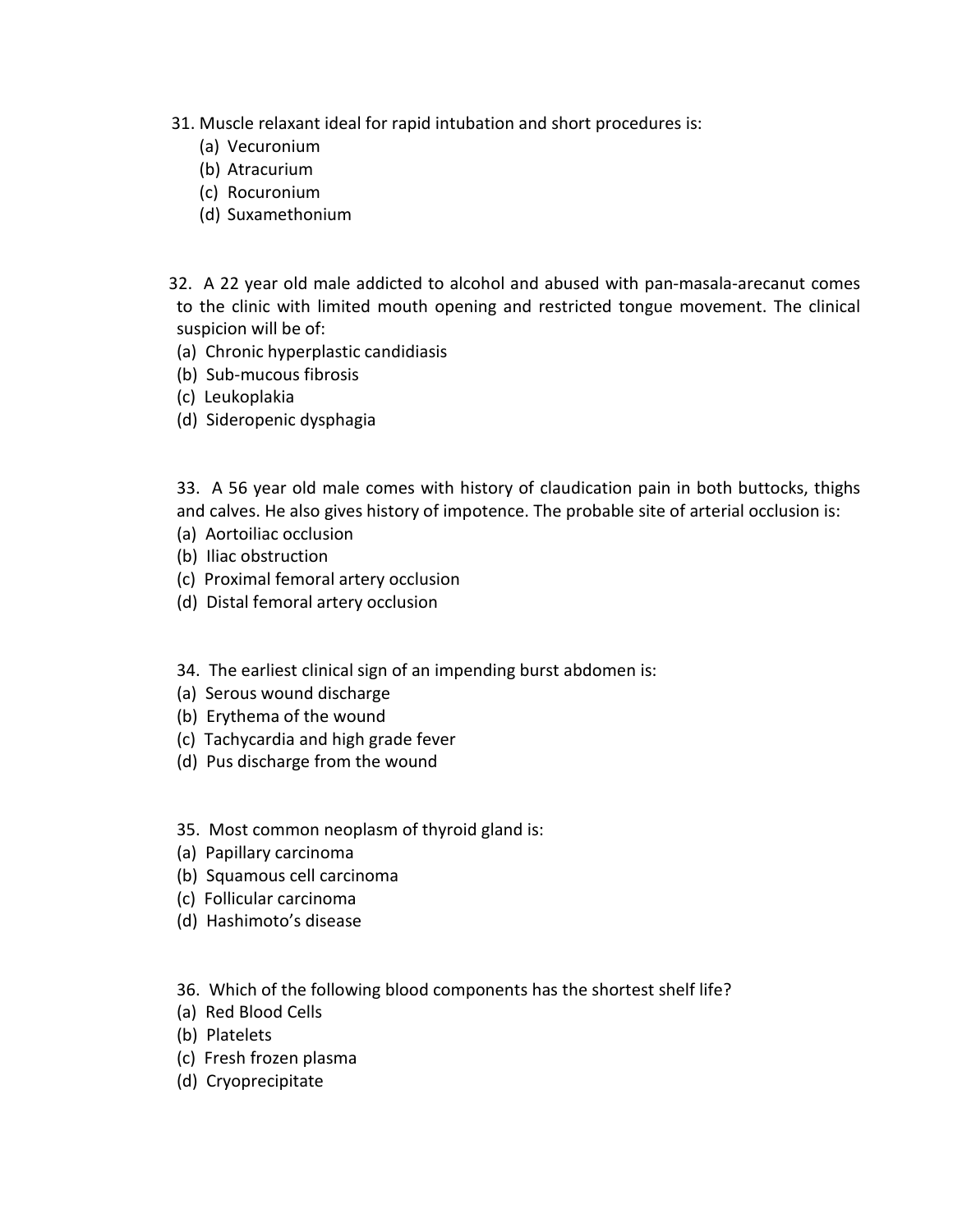Consider the following features:

- 1. Visible gastric peristalsis
- 2. Bilious vomiting
- 3. Palpable tumour
- 4. Melena

Which of these is/are feature/features of infantile hypertrophic pyloric stenosis?

- (a) 1, 2 and 3
- (b) 1 and 3 only
- (c) 2 and 4
- (d) 4 only

38. A 24 year old married lady presents with sudden onset right iliac fossa pain. On examination she has marked pallor and is hypotensive. What is the most likely diagnosis? (a) Appendicular perforation

- (b) Ruptured ectopic pregnancy
- (c) Twisted ovarian cyst
- (d) Small bowel perforation
- 39. Which of the following layers is most important in intestinal anastamosis?
- (a) Mucosa
- (b) Submucosa
- (c) Muscularis propria
- (d) Serosa
- 40. The best cure rates for keloids are achieved by:
- (a) Surgical excision
- (b) Localised irradiation
- (c) Intralesional injection of triamcinolone
- (d) Intralesional excision followed by radiotherapy

37.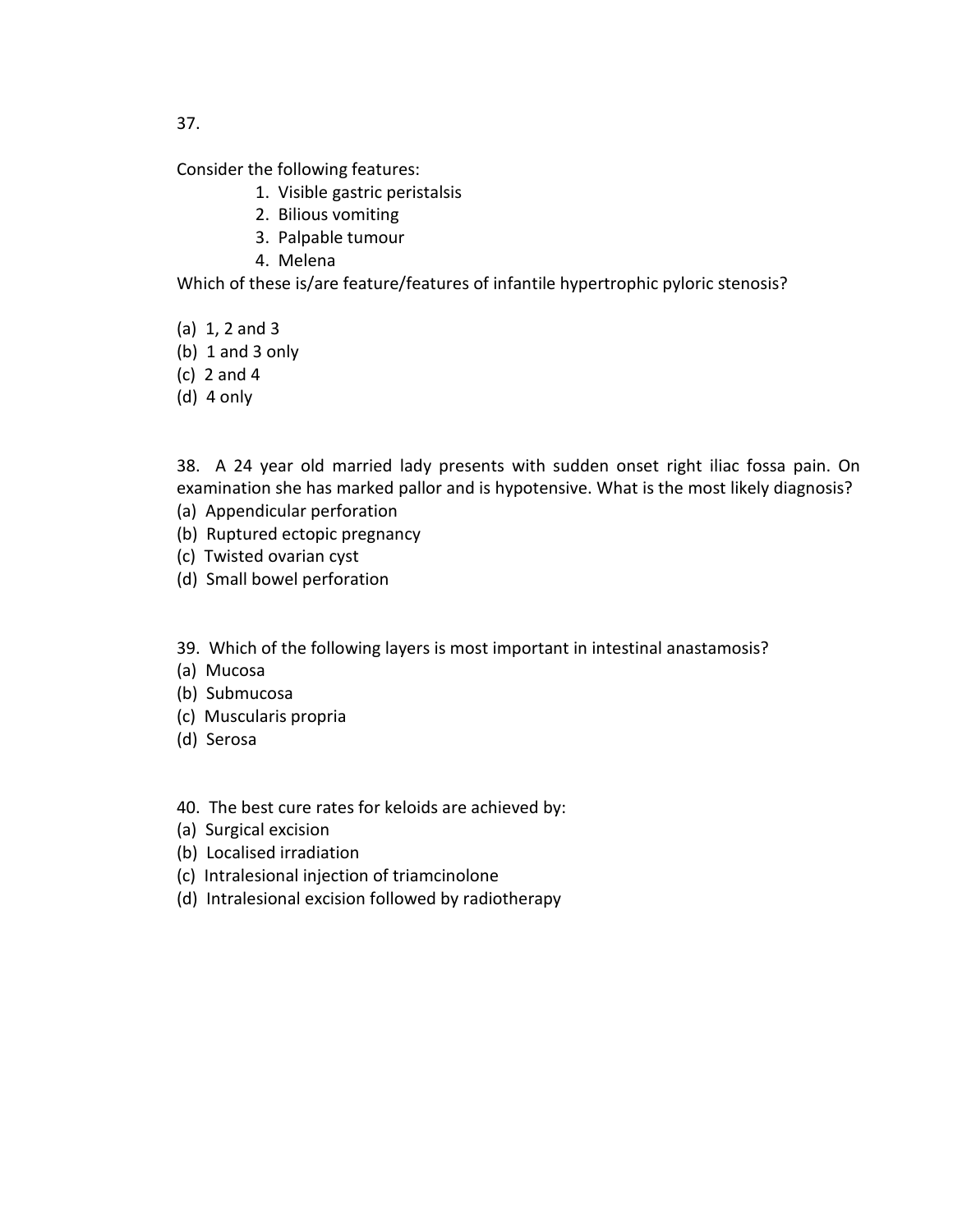41. A 30 year old G2P1L0 with history of anencephaly in previous pregnancy has a nuchal fold thickness of 2.5 mm with other normal fetal parameters. She may be having:

- (a) Trisomy 21
- (b) Spina bifida
- (c) Normal pregnancy
- (d) Trisomy 18

42. A 26 year old primigravida presents with blood pressure of 160/110 mmHg, proteinurea and congestive heart failure. Which drug is not useful in this situation?

- (a) Methyl-dopa
- (b) Labetalol
- (c) Nifedipine
- (d) Diuretics

43. A pregnant woman with 30 weeks gestation presents with BP 166/110 mmHg with pulmonary edema with convulsions. The woman is given magnesium sulphate. The following drug should be avoided:

- (a) Intravenous Labetalol
- (b) Sublingual Nifedipine
- (c) Intravenous Frusemide
- (d) Intravenous Hydralazine

44. A woman undergoing treatment of infertility presents with triplet pregnancy. The most probable drug given to her for treatment of infertility would have been:

- (a) Clomiphene Citrate
- (b) Inj HMG
- (c) Inj hCG
- (d) Inj GnRH analogue `

45. A woman presents with abdominal pain and nausea with amenorrhea of 5-6 weeks. Ectopic pregnancy can be diagnosed if:

- a) Serum progesterone > 25 ng/ml
- b) Beta hCG ˂1000 IU/L with endometrial thickness of 14mm
- c) Beta  $hCG > 2000$  IU/L with no gestational sac in the uterus on transvaginal sonography
- d) Beta hCG >3000 IU/L with empty uterus on transvaginal sonography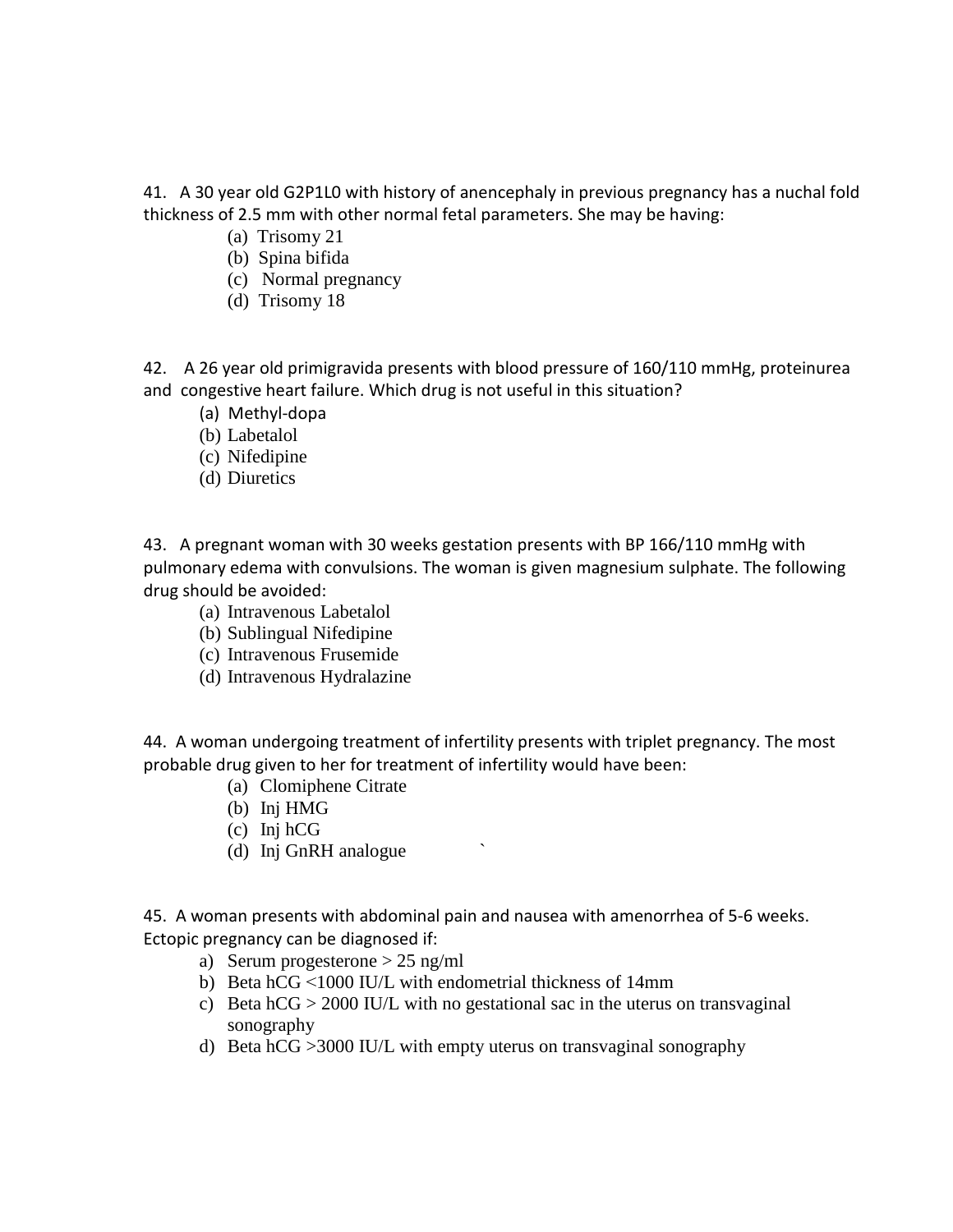46. A woman suffering from active tuberculosis not on ATT has a full term vaginal delivery. All the following should be done *except***:**

- (a) Breastfeed the neonate
- (b) BCG should be given to the neonate
- (c) Neonate should be given INH
- (d) Neonate should be isolated from mother

47. A woman with post-term pregnancy with unripe cervix should not be induced with misoprostol if she has:

- (a) Asthma
- (b) Diabetes
- (c) Hepatitis B antigen positive
- (d) Decompensated heart disease

48. An overweight, hirsuit woman of 30 years, with one live issue presented to the family planning clinic for advice for contraception. The best suited oral contraceptive will contain the following:

- (a) Norgestrel
- (b) Noretisterone
- (c) Cyproterone acetate
- (d) Medroxyprogesterone acetate

49. Contraceptive options for a 28 year old woman who is breastfeeding a six week old baby, wanting to avoid pregnancy for a longer interval are the following *except***:**

- (a) LNG-IUD
- (b) IUD- 380A
- (c) Implanon
- (d) Combined oral contraceptives

50. A woman using combined oral contraceptive has the following non contraceptive benefits *except:*

- (a) Protection against PID
- (b) Prevention of colorectal malignancy
- (c) Protection against ovarian cancer
- (d) Protection against cervical cancer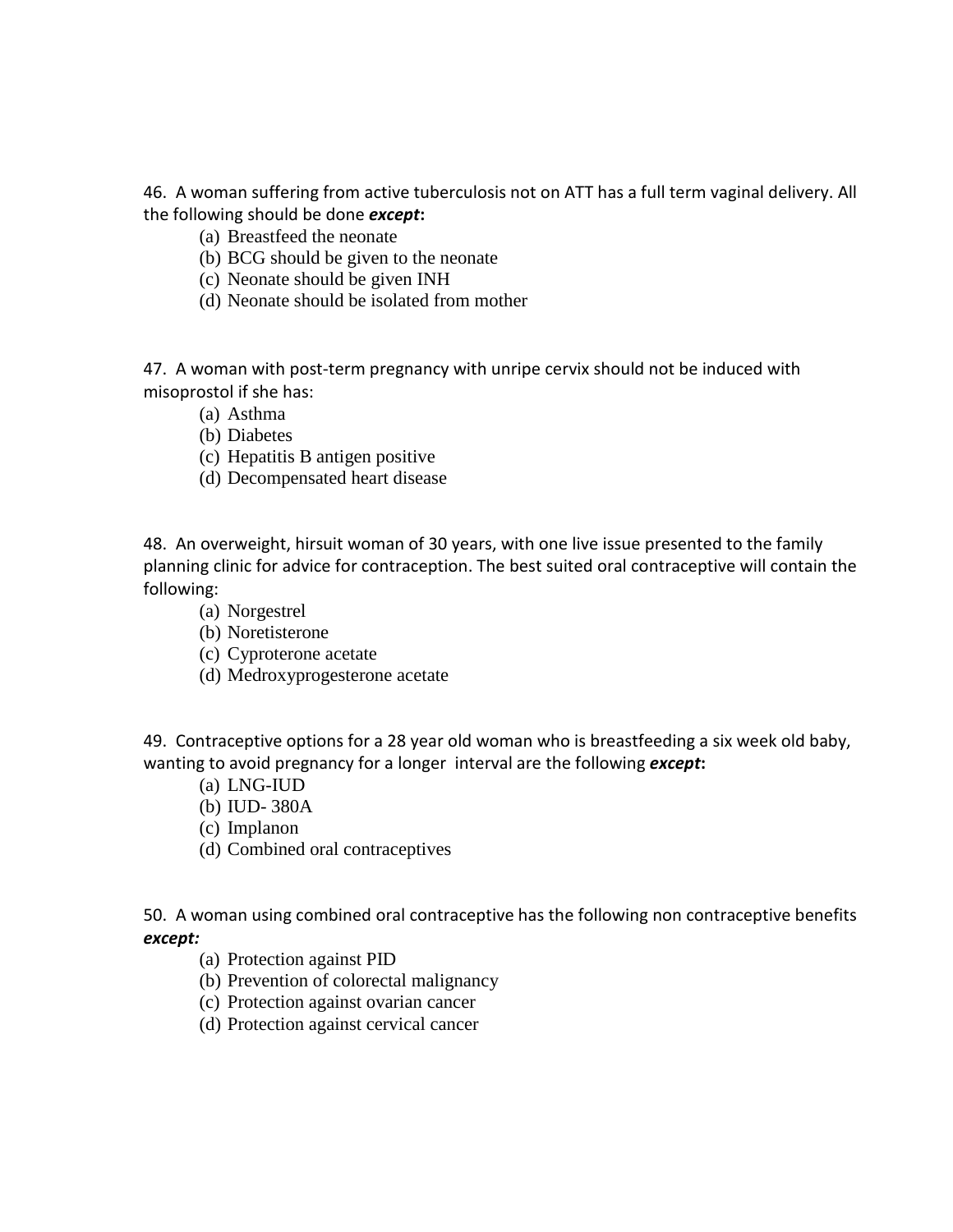51. A 40 year old lady is examined and found to have uterovaginal prolapse. What is the appropriate surgery to prevent recurrence?

- (a) Abdominal hysterectomy with Moscowitz operation
- (b) Vaginal hysterectomy with anterior and posterior colporrhaphy and McCall culdoplasty
- (c) Vaginal hysterectomy with McCall culdoplasty
- (d) Vaginal hysterectomy with sacrospinocolpopexy

52. Cervical mucus examination of a 22 year old infertile woman is done to look for all the following *except:*

- (a) Cellularity of mucus
- (b) Presence of HPV
- (c) Ferning
- (d) Spinnbarkitt

53. In a 28 year old infertile woman with anovulation ,the following parameters will indicate ovulation *except***:**

- (a) Insler score
- (b) Vaginal smear
- (c) Serum estradiol levels
- (d) Urinary LH levels

54. Therapeutic options for a 30 year old woman suffering from severe pain due to endometriosis are the following *except***:**

- (a) Mirena
- (b) Oral contraceptives
- (c) Letrozole
- (d) Sildenafil
- 55. Waste disposal of placenta after delivery is done by
	- (a) Disposing it in blue bags
	- (b) Autoclaving
	- (c) Incineration
	- (d) Microwaving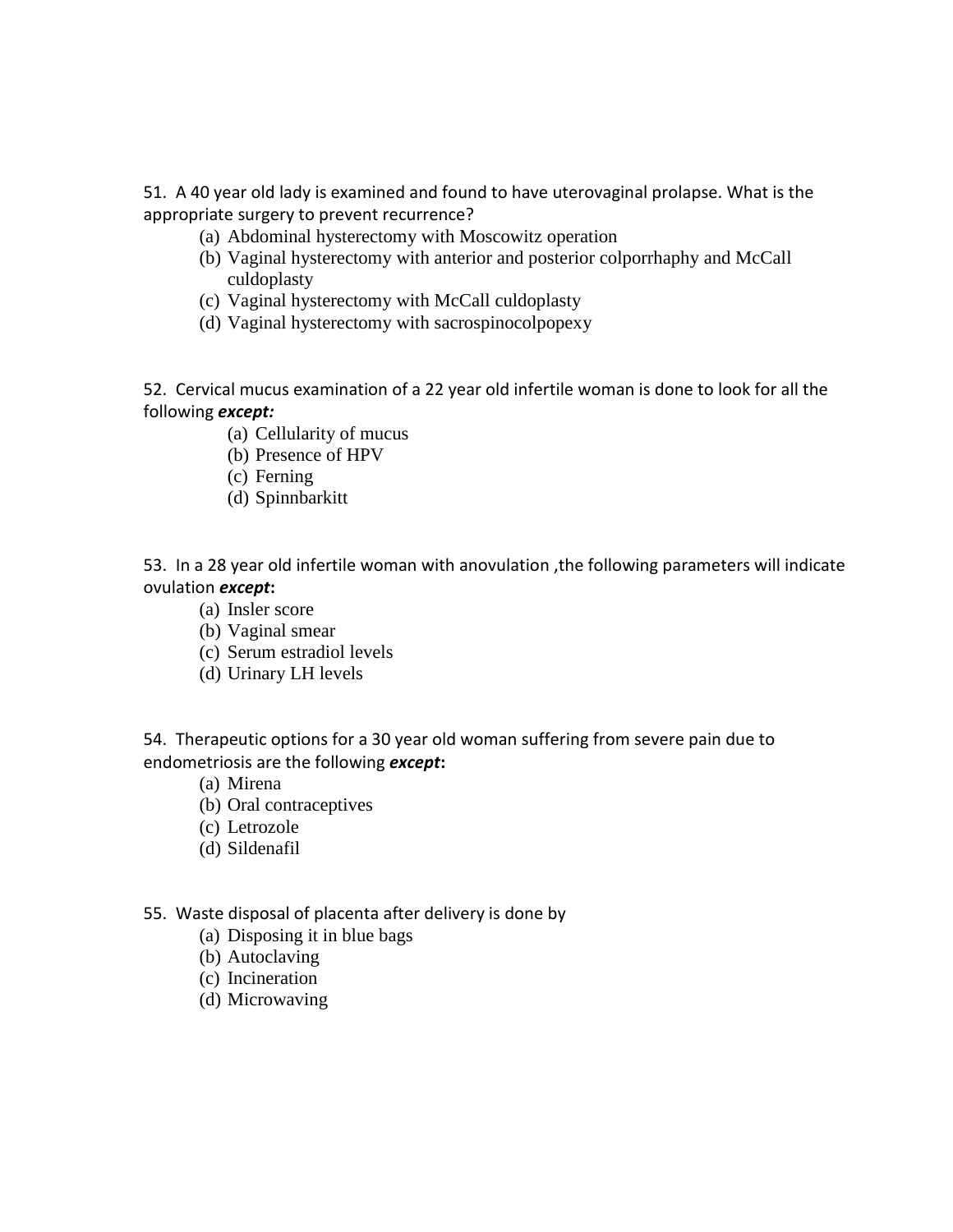- 56. Features of Janani Suraksha Yojana are the following *except***:**
	- (a) 100% Centrally sponsored scheme
	- (b) ASHA is a link between woman and Government
	- (c) Cash assistance is given to mothers for high and low performing states
	- (d) It promotes institutional deliveries
- 57. Ideal time to perform post partum sterilization as per Government of India guidelines is:
	- (a) From 12 hours to 7 days of delivery
	- (b) From 24 hours to 7 days of delivery
	- (c) From 48 hours to 7 days of delivery
	- (d) Within 7 days of delivery
- 58. Regimen for medical abortion upto 7 weeks of gestation as per Government of India guidelines includes:
	- (a) 200 mg of misfepristone on  $D_1$  followed by 800 µg of misoprostol on  $D_3$
	- (b) 200 mg of misfepristone on  $D_1$  followed by 400 µg of misoprostol on  $D_3$
	- (c) 400 mg of misfepristone on  $D_1$  followed by 800 µg of misoprostol on  $D_3$
	- (d) 400 mg of misfepristone on  $D_1$  followed by 400 µg of misoprostol on  $D_3$
- 59. The most common sign of rupture of previous LSCS scar during labour is:
	- (a) Cessation of uterine contractions
	- (b) Non-reassuring fetal heart rate pattern
	- (c) Tenderness in lower abdomen
	- (d) Haemorrhagic shock
- 60. Serum CA-125 levels can be raised in all the following *except:*
	- (a) Epithelial ovarian cancer
	- (b) Endometriosis
	- (c) Tubercular ascitis
	- (d) Mature cystic teratoma of ovary

61. A 30 year old healthy woman presents with decreased bleeding during menstruation. The cause could be all of the following *except:*

- (a) Endometriosis
- (b) Tuberculosis
- (c) Intrauterine adhesions
- (d) Breastfeeding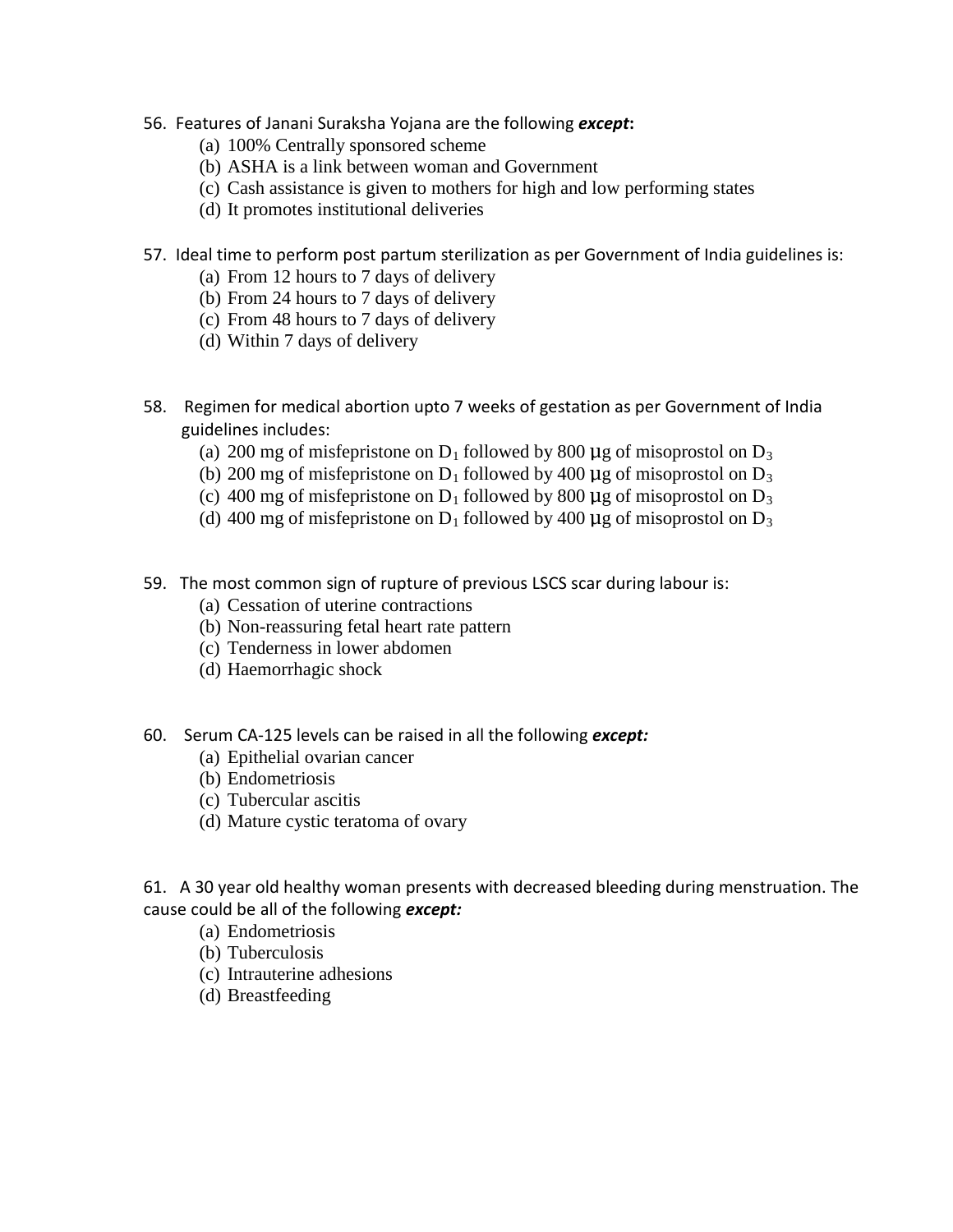62. For the treatment of a woman with frothy vaginal discharge with fishy smell the following are essential *except:*

- (a) Partner treatment
- (b) Use of condom by partner
- (c) Metronidazole
- (d) Washing of private parts with antiseptics /disinfectants
- 63. During immediate puerperium,
	- (a) the number of white cells decreases
	- (b) the number of white cells increases
	- (c) the number of eosinophils increases
	- (d) the number of lymphocytes increases

64. Which one of the following is the best contraceptive for a newly married couple who wants to postpone pregnancy for one year?

- (a) Intrauterine contraceptive device
- (b) Condom with spermicidal cream
- (c) Safe period method
- (d) Combined oral contraceptives
- 65. Which one of the following is *not* a branch of internal iliac artery?
	- (a) Superior gluteal
	- (b) Inferior gluteal
	- (c) Uterine artery
	- (d) Ovarian artery

66. A 30 year old multiparous woman comes with an ultrasound report of fibroid uterus measuring 3 x 3 cm. Her only complaint is mild pain during menstruation. The best management in this would be:

- (a) Hysterectomy
- (b) Myomectomy
- (c) Gn-RH analogues
- (d) Reassurance
- 67. The most accurate method to diagnose adenomyosis is:
	- (a) MRI
	- (b) PET-CT
	- (c) Transvaginal sonography
	- (d) Hysterosalpingography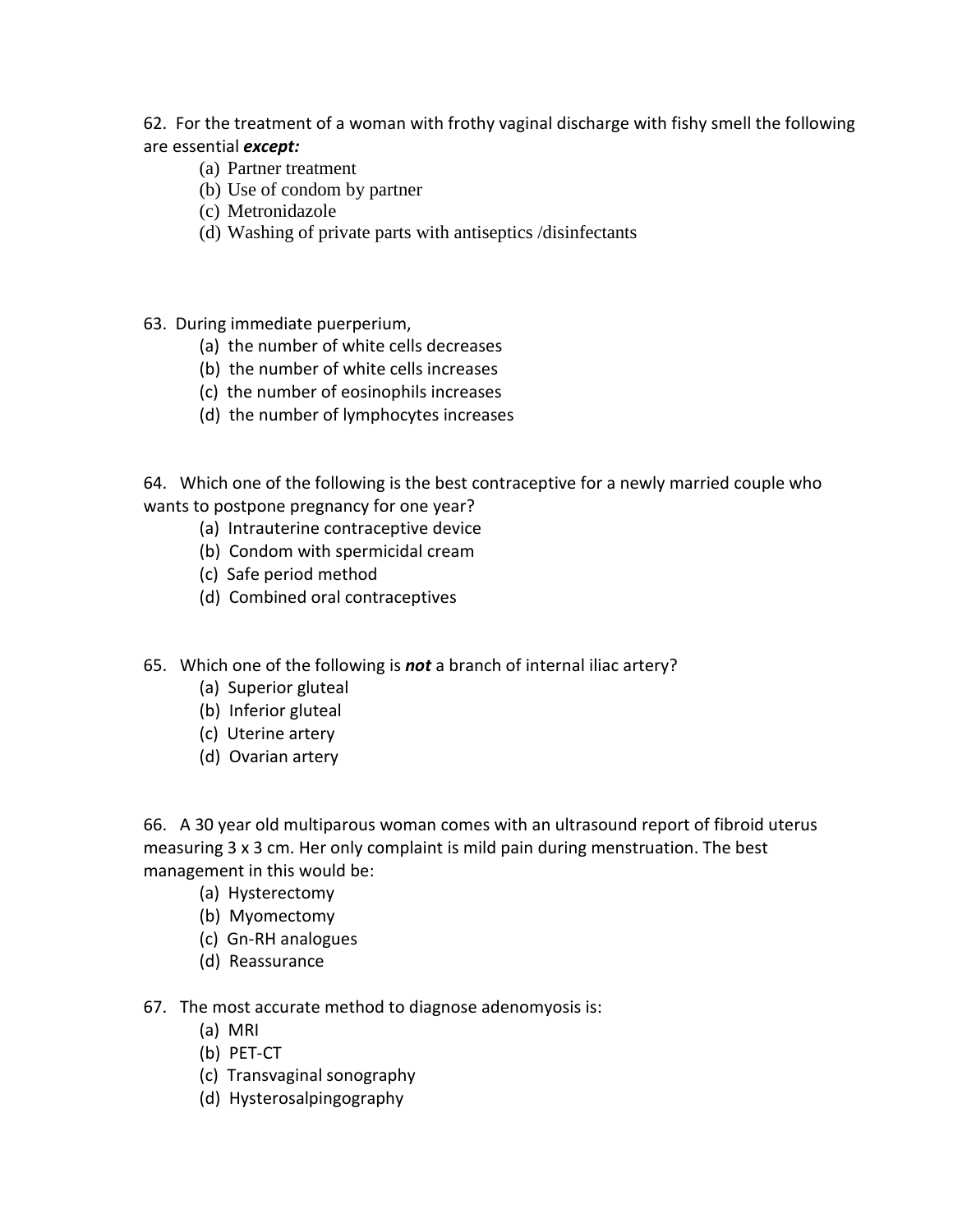- 68. On ultrasonography low-lying placenta is labelled when implantation in the lower uterine segment is such that:
	- (a) Placental edge does not reach the internal os and remains 2 cm wide perimeter around the os
	- (b) Placental edge does not reach the internal os and remains 3 cm wide perimeter around the os
	- (c) Placental edge does not reach the internal os and remains 4 cm wide perimeter around the os
	- (d) Internal os is covered partially or fully by the placenta
- 69. Which one of the following cardiovascular parameters decreases during pregnancy?
	- (a) Arterial blood pressure
	- (b) Cardiac output
	- (c) Blood volume
	- (d) Red cell mass
- 70. A multipara with 8 gm% haemoglobin at 30 weeks' gestation should be treated by:
	- (a) Oral iron therapy
	- (b) Parenteral iron
	- (c) Whole blood transfusion
	- (d) Packed cell transfusion
- 71. The progress of labour can be monitored by observing the following *except***:**
	- (a) The intensity of uterine contractions by abdominal examination
	- (b) The descent of foetal head by abdominal examination
	- (c) The formation of caput by vaginal examination
	- (d) Gradual increase in cervical dilatation by vaginal examination
- 72. Prophylactic intravenous methergin should *not* be given in cases of:
	- (a) Multipara
	- (b) Hydramnios
	- (c) Heart disease complicating pregnancy
	- (d) Anaemia
- 73. During labour, which one of the foetal heart patterns is ominous?
	- (a) Variable deceleration
	- (b) Tachycardia
	- (c) Early deceleration
	- (d) Late deceleration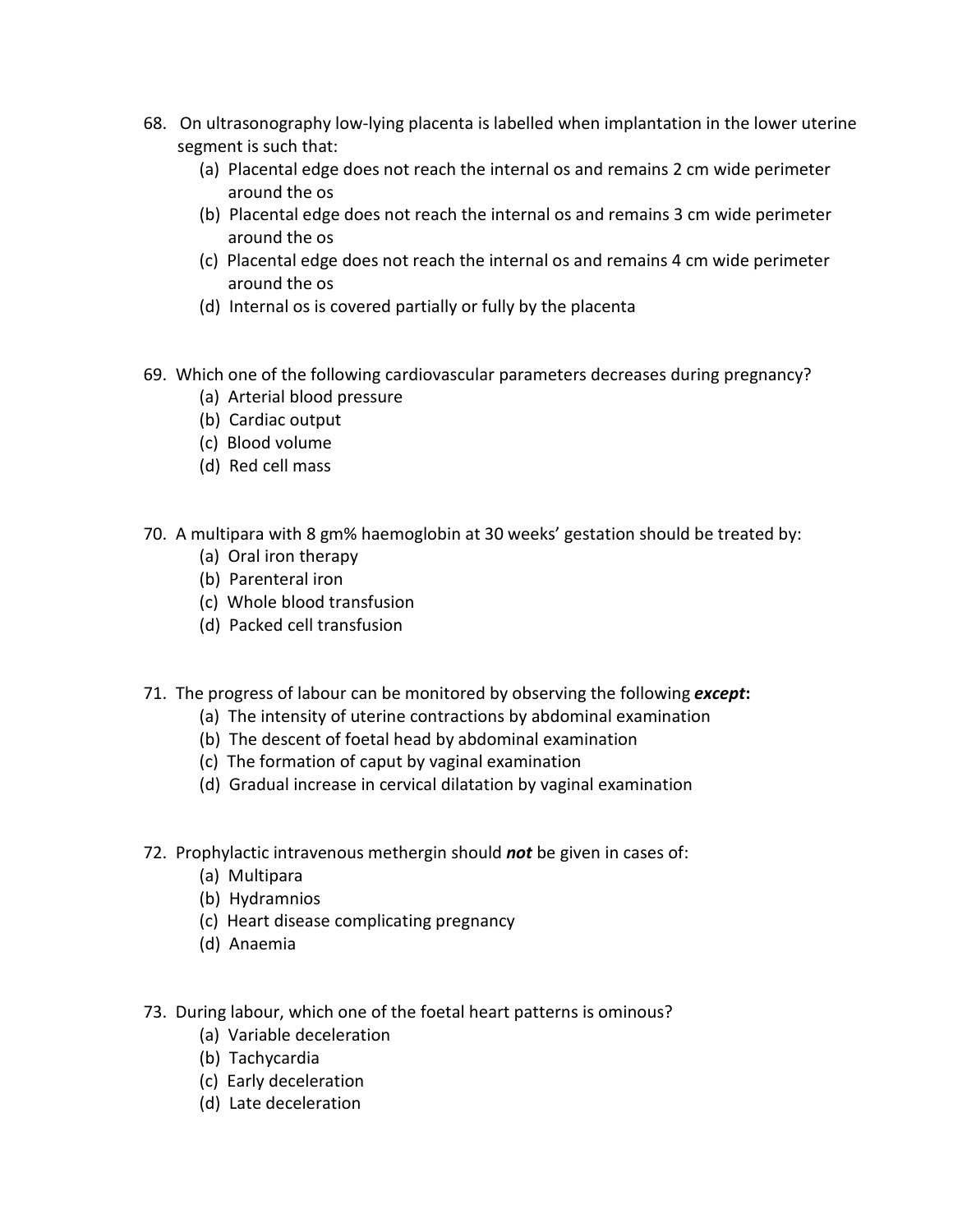74. A case of ante-partum haemorrhage is seen at a Primary Health Centre. The treatment will consist of:

- (a) Assessment of general condition of the patient, intravenous drip and reference to a hospital
- (b) Vaginal examination and reference to a hospital only if diagnosed as placenta praevia
- (c) Packing the vagina to stop the bleeding and then reference to a hospital
- (d) Internal podalic version and delivery

75. A 20 year old full term primigravida is admitted with full dilatation of the cervix and breech presentation. Breech is not engaged. Foetal heart is normal. The proper procedure for the management would be:

- (a) Caesarean section
- (b) Breech extraction
- (c) Oxytocin drip augmentation
- (d) To bring down the leg

76. Which one of the following factors is the most significant as a risk factor for post-partum psychosis?

- (a) Primiparity
- (b) Undesired pregnancy
- (c) Unmarried status
- (d) History of post-partum psychosis

77. The main cause of perinatal mortality in 'Frank breech presentation' is:

- (a) Trauma to foetal viscera
- (b) Foetal abnormalities
- (c) Intracranial haemorrhage
- (d) Prolapse of umbilical cord

78. A 45 year old woman presents with continuous vaginal bleeding for 15 days. Her bleeding should be controlled by:

- (a) Conjugated equine oestrogens
- (b) Synthetic progestogens
- (c) Testosterone propionate
- (d) Curettage followed by progestogens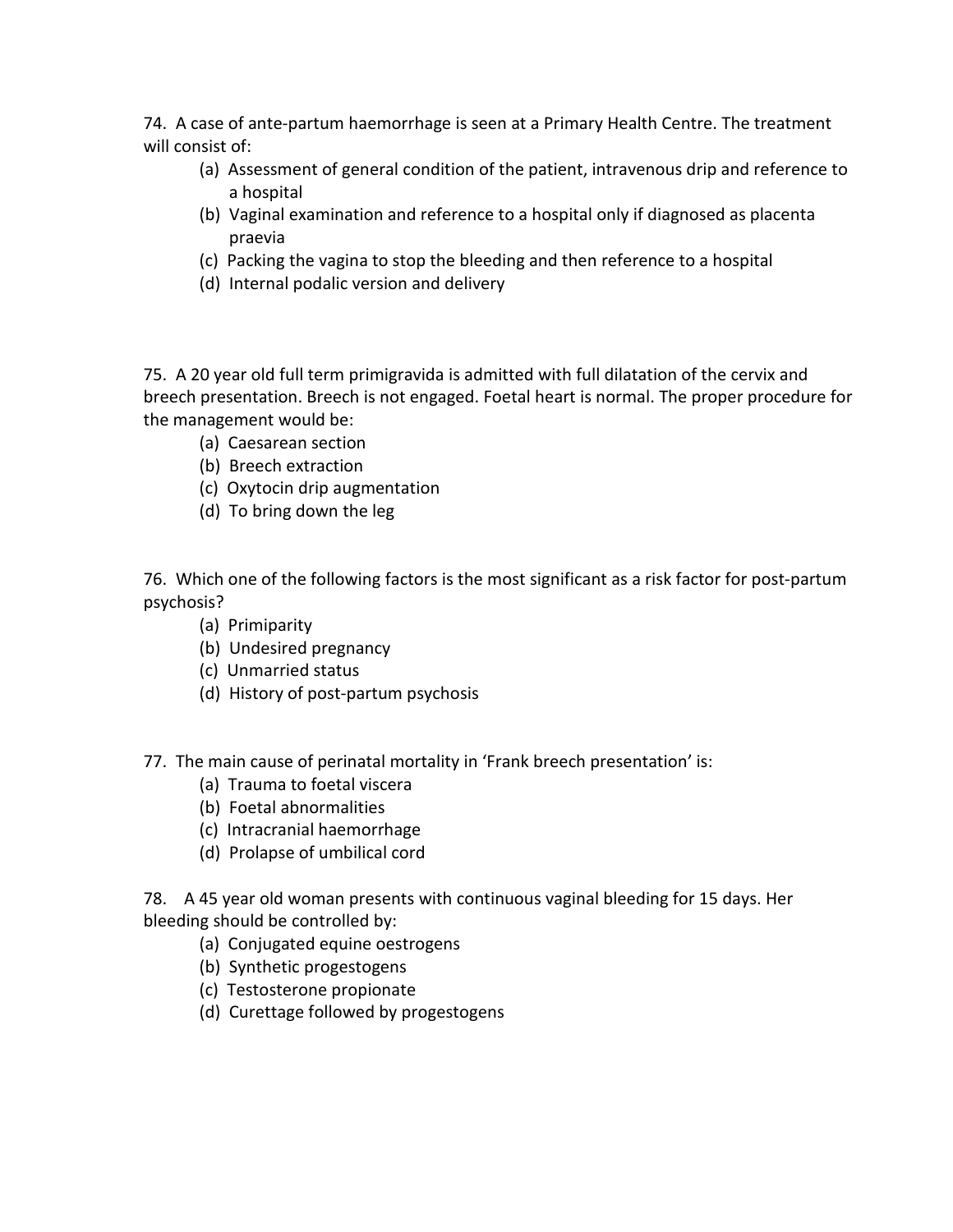79. The treatment of primary spasmodic dysmenorrhoea in a young girl as a first measure would be:

- (a) Presacral neurectomy
- (b) Analgesics and antispasmodics
- (c) Oral contraceptives
- (d) Dilatation and curettage

80. A 44 year old woman presents with polymenorrhoea for one year. Clinical examination reveals bulky uterus with no other abnormality. D & C report is simple hyperplasia. What is the treatment of choice?

- (a) Progestogen therapy
- (b) GnRH analogues
- (c) Combined oral pills
- (d) Total hysterectomy with bilateral salpingo-oophorectomy

# 81.

Consider the following:

- 1. Health Education
- 2. Treatment of hypertension
- 3. Screening for cervical cancer
- 4. Changing lifestyles to prevent stress

Which are the examples of primordial prevention?

- (a) 1 and 4
- (b) 2 and 3
- (c) 1 and 3
- (d) 2 and 4

82. When the prevalence rate is used without any qualification, it is taken to mean as

- (a) point prevalence rate
- (b) period prevalence rate
- (c) annual prevalence rate
- (d) mean duration prevalence rate

83. An outbreak of viral hepatitis A was reported from a town between June and August of a particular year. Of total cases, 60% occurred in July. Exposure of the community to infection is from

- (a) a common single source for a short period
- (b) a common single source for a prolonged period
- (c) multiple sources for a short period
- (d) multiple sources for a prolonged period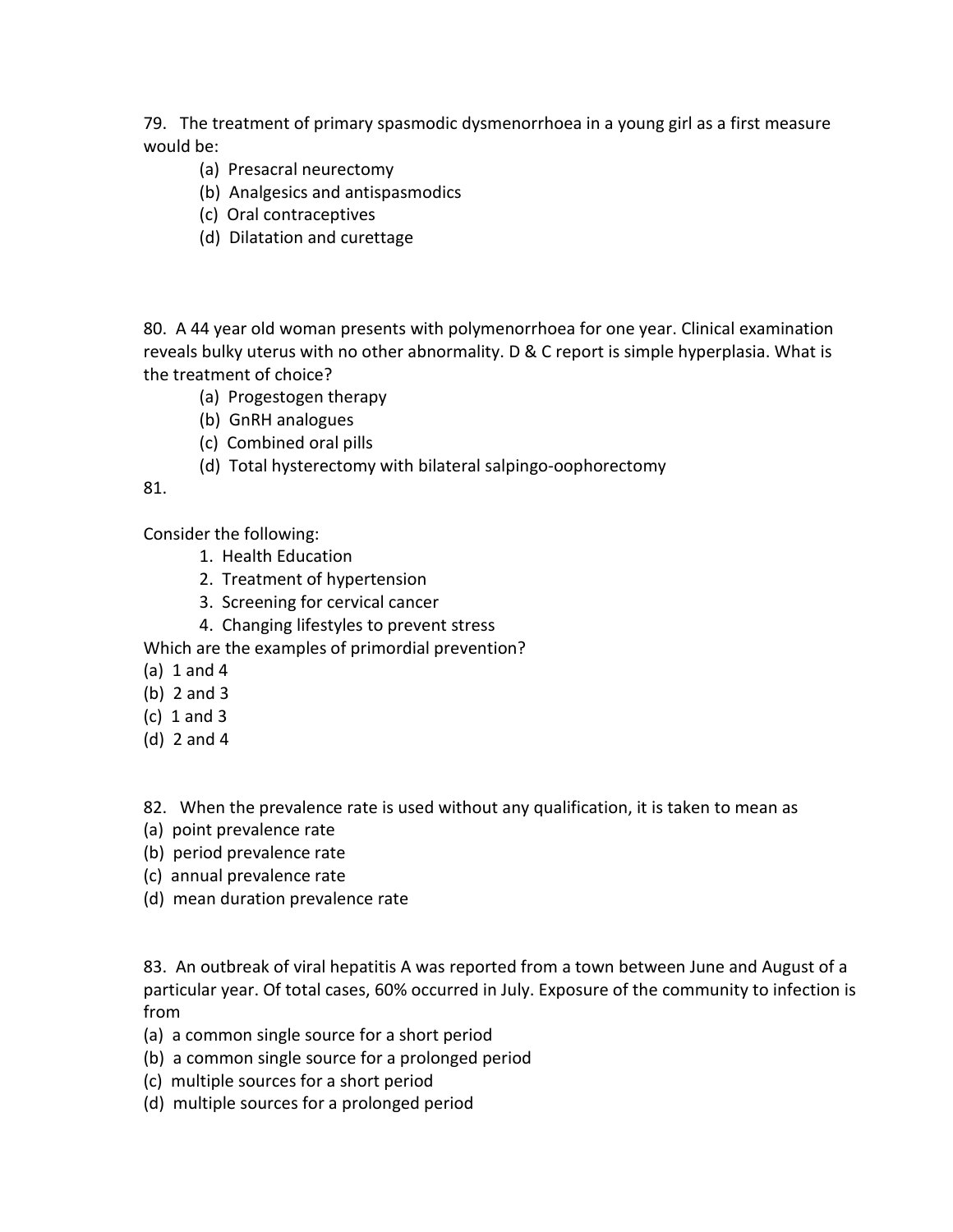84.

Rheumatic Heart Disease can be prevented by:

- (a) Screening of school going children
- (b) Vaccination against Streptococcus
- (c) Treatment of respiratory infections in children
- (d) All of these

85. The addition of killed *Bordetella pertusis* microorganisms to diphtheria toxoid enhances

- the antibody response of the latter because of
- (a) exotoxin of the *Bordotella* organism
- (b) additive action of the two antigens
- (c) formation of local granuloma
- (d) endotoxin of the *Bordotella* organism

86. Post exposure prophylaxis against HIV infection should not be delayed beyond:

- (a) 4 hours
- (b) 8 hours
- (c) 24 hours
- (d) 48 hours

87. With reference to meningococcal meningitis, which one of the following statements is *not* correct?

- (a) Fatality in untreated cases is 60%
- (b) Disease spreads mainly by droplet infection
- (c) Treatment of cases has no significant effect in epidemiological pattern of disease
- (d) Mass chemoprophylaxis causes immediate drop in incidence rate of cases

# 88.

Which of the following vaccines is/are contraindicated in pregnancy?

- 1. Rubella
- 2. Hepatitis-B
- 3. Diphtheria

Select the correct answer using the code given below:

- (a) 1 only
- (b) 2 and 3 only
- (c) 1 and 3 only
- (d) 1, 2 and 3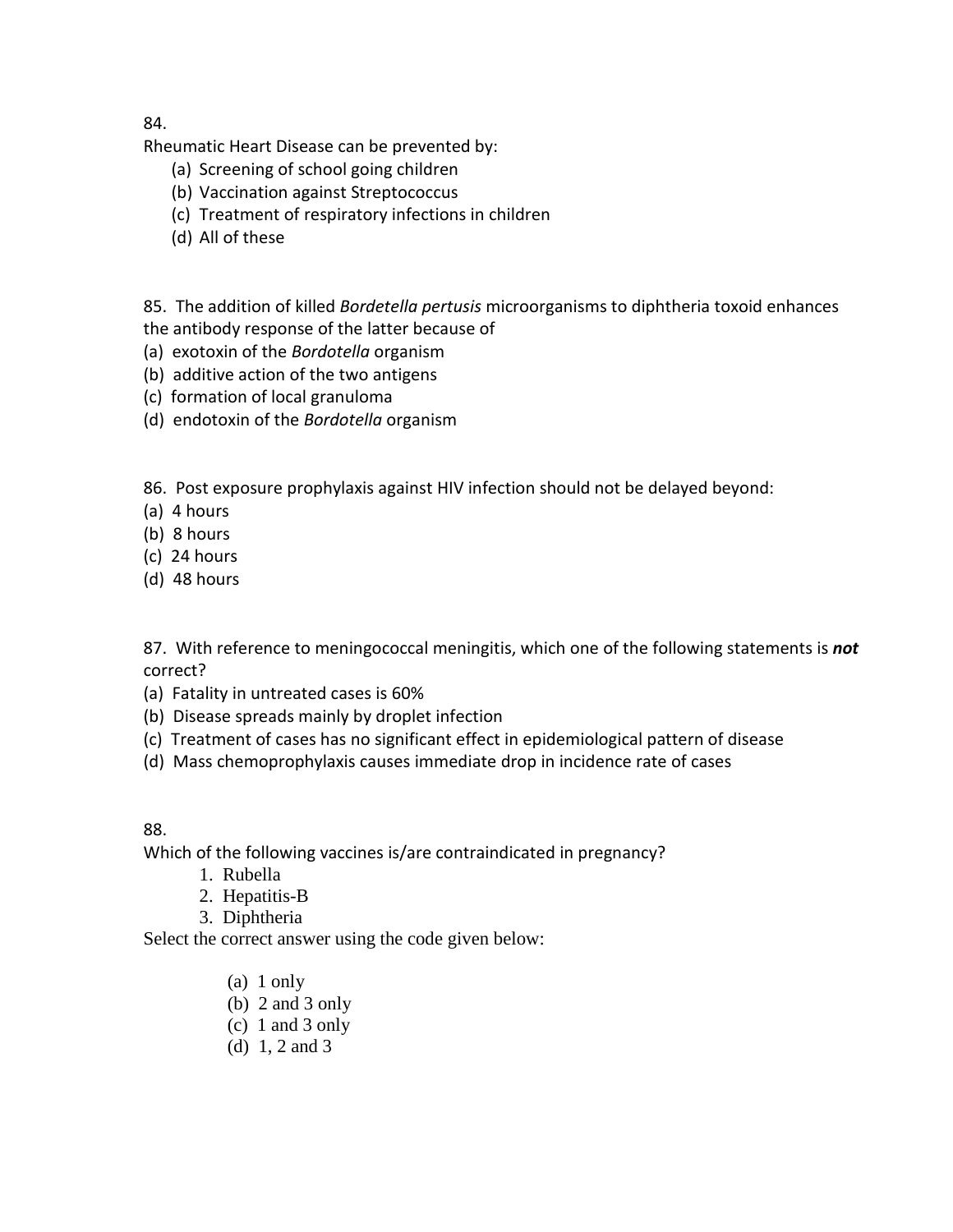89. In a case of paucibacillary leprosy, treatment is considered adequate if the patient has received the six monthly doses of combined therapy within:

- (a) 6 months
- (b) 9 months
- (c) 12 months
- (d) 15 months

90. Chemoprophylaxis is indicated in the following conditions *except:*

- (a) Cholera
- (b) Meningococcal meningitis
- (c) Plague
- (d) Typhoid

91. Chandler's index is used in the epidemiological studies of

- (a) Ascariasis
- (b) Hookworm infection
- (c) Taenia solium infection
- (d) Guineaworm disease
- 92.

Consider the following diseases:

- 1. Measles
- 2. Polio
- 3. Staphylococcal food poisoning
- 4. Typhoid

Which of the above are the correct examples for incubation period of 10-14 days?

- (a) 1 and 3
- (b) 2 and 4
- (c) 1 and 4
- (d) 3 and 4
- 93. Which of the following is the most common malignant tumour in adult males in India?
- (a) Lung cancer
- (b) Oro-pharyngeal carcinoma
- (c) Gastric carcinoma
- (d) Colo-rectal carcinoma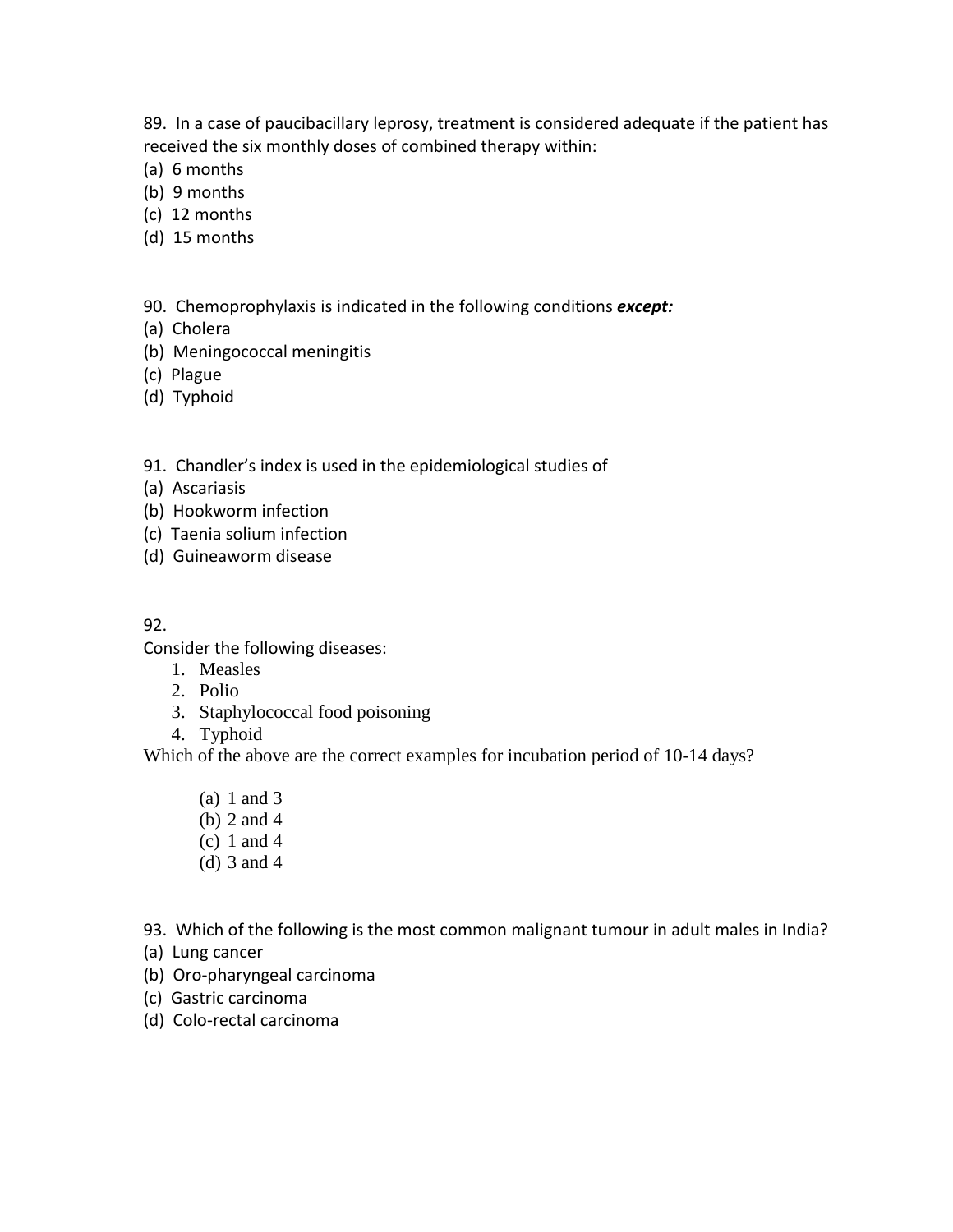94. Eight months old child had history of unusual crying and convulsions following previous vaccination after BCG, DPT & OPV ( first dose), and Hepatitis B. Now parents have brought child for next doses of vaccination. Which vaccine is contraindicated in this situation?

- (a) Measles
- (b) DPT
- (c) Hepatitis B
- (d) DT

95. The clinical features of Turner Syndrome in girls include the following *except:*

- (a) Severe mental retardation
- (b) Webbing of the neck
- (c) Delayed puberty
- (d) Short stature

96. Occupational exposure to Benzol may lead to :

- (a) Lung cancer
- (b) Leukaemia
- (c) COPD
- (d) Neurofibromas

97. Marriage between two heterozygous individuals for the same disorder is prevented by:

- (a) Retrospective genetic counselling
- (b) Prospective genetic counselling
- (c) Legislation
- (d) Mass health education

98. The benefits of ESI Act include the following *except***:**

- (a) Medical benefit
- (b) Rehabilitation allowance
- (c) Sickness benefit
- (d) Nutritional allowance
- 99. The following are the group health education approaches *except***:**
- (a) Lecture
- (b) Demonstration
- (c) Role play
- (d) Documentary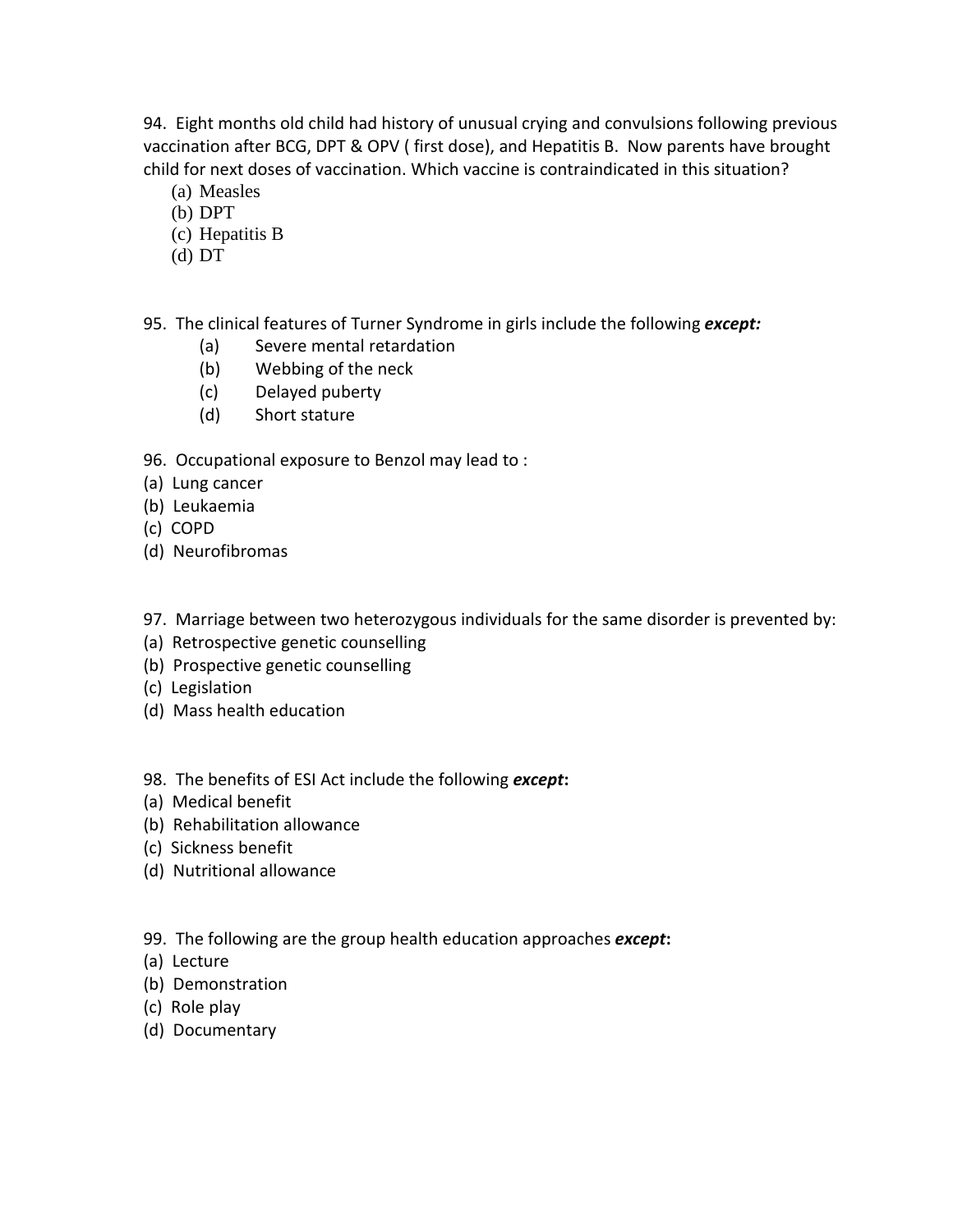100. Current WHO recommendations for initiating Antiretroviral treatment (ART) in HIV +ve individuals is:

- (a)  $CD_4$  cells less than 200 cells/mm<sup>3</sup>
- (b)  $CD_4$  cells less than 250 cells/mm<sup>3</sup>
- (c)  $CD_4$  cells less than 300 cells/mm<sup>3</sup>
- (d) CD<sub>4</sub> cells less than or equal to 350 cells/mm<sup>3</sup>

101. The following are the principles of Primary Health Care *except:*

- (a) Intersectoral coordination
- (b) Provision of specialist services at Primary Health Centres
- (c) Appropriate technology
- (d) Equitable distribution of health care

102. Which one of the following is a quantitative method of health management?

- (a) Cost effectiveness analysis
- (b) Human Resource Management
- (c) Communication management
- (d) Supportive supervision and leadership

103. Acute Respiratory Infections (ARI) are important causes of under-five mortality in India. In remote areas, children develop frequent episodes of ARI. What measures will you take for prevention and control of ARI amongst under-five children in that area?

- (a) Case management and Health education to mothers
- (b) Vaccination
- (c) Controlling malnutrition, Promoting breast feeding and vitamin A supplementation
- (d) All of these

104. The following are objectives of Indian Public Health Standards for Primary Health Centres *except:*

- (a) Provision of comprehensive primary health care
- (b) Achievement of an acceptable quality of health care
- (c) Provision of accident and emergency care
- (d) Making services more responsive to the needs of the community

105. A pregnant woman in third trimester having fever was diagnosed as a case of Falciparum malaria. Under the National Health Programme, which drug is recommended?

- (a) ACT only
- (b) ACT accompanied by single dose of Primaquine on day 2
- (c) Only Quinine
- (d) Chloroquine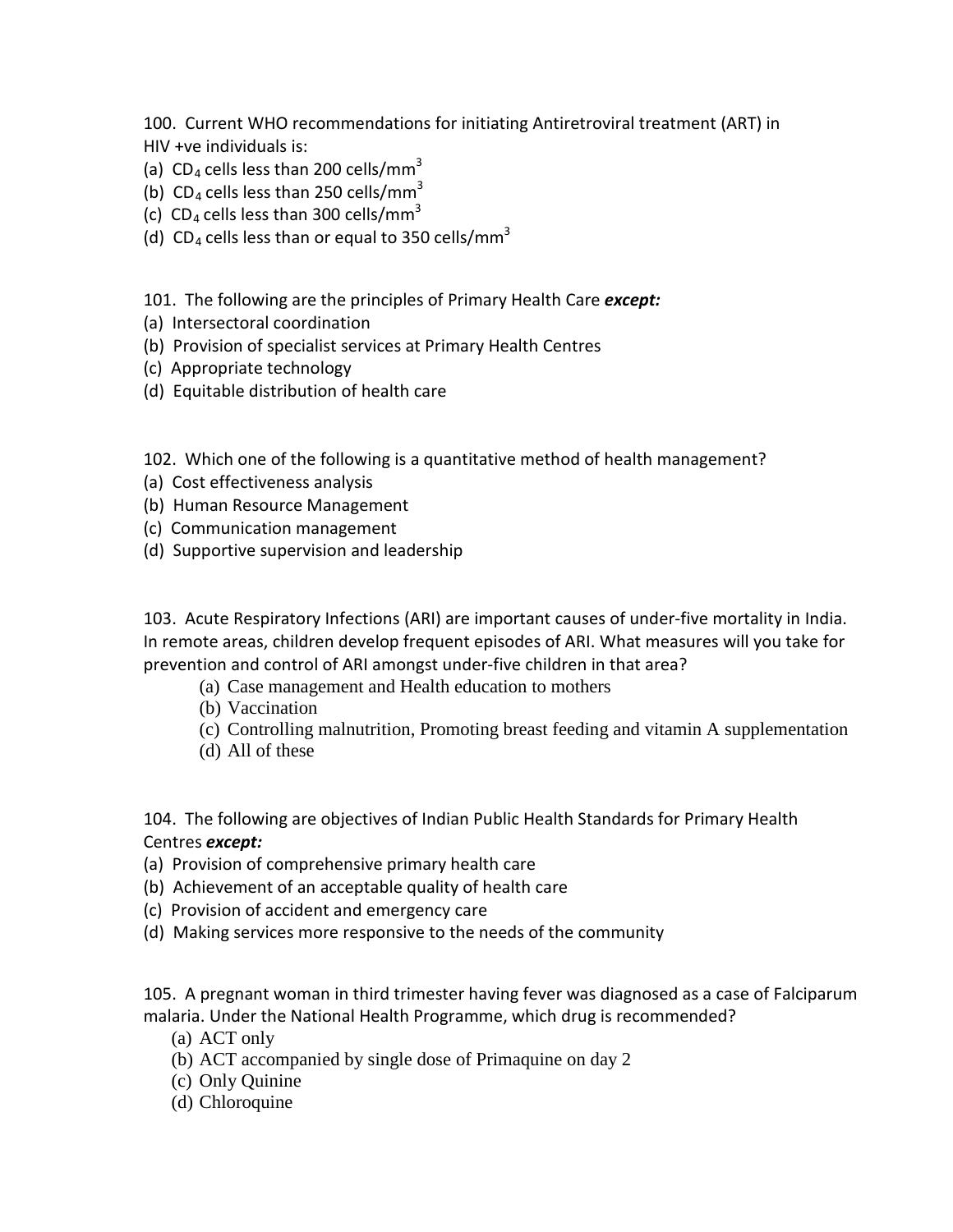106.

Which of the following genetic disorders leads to mental retardation?

- (a) Haemophilia
- (b) Phenylketonuria
- (c) Cystic fibrosis
- (d) Sickle cell anaemia

107. Biomedical waste from a yellow plastic bag is disposed by:

- (a) Autoclaving
- (b) Microwaving
- (c) Incineration
- (d) Chemical treatment

108. Which of the following is *not* a feature of heat stress?

- (a) Hyperpyrexia
- (b) Syncope
- (c) Cramps
- (d) Numbness

109. The denominator for calculating proportional mortality rate from a specific disease is:

- (a) Mid-year population during that year
- (b) Population at risk in that particular area
- (c) Total deaths in that year
- (d) Attributable deaths of a particular disease

110. Which one of the following is *not* a measure of dispersion?

- (a) Mean
- (b) Range
- (c) Mean deviation
- (d) Standard deviation
- 111. Analytical studies include the following methods of studies *except:*
- (a) Case control studies
- (b) Randomised controlled trials
- (c) Cohort studies
- (d) Cross sectional studies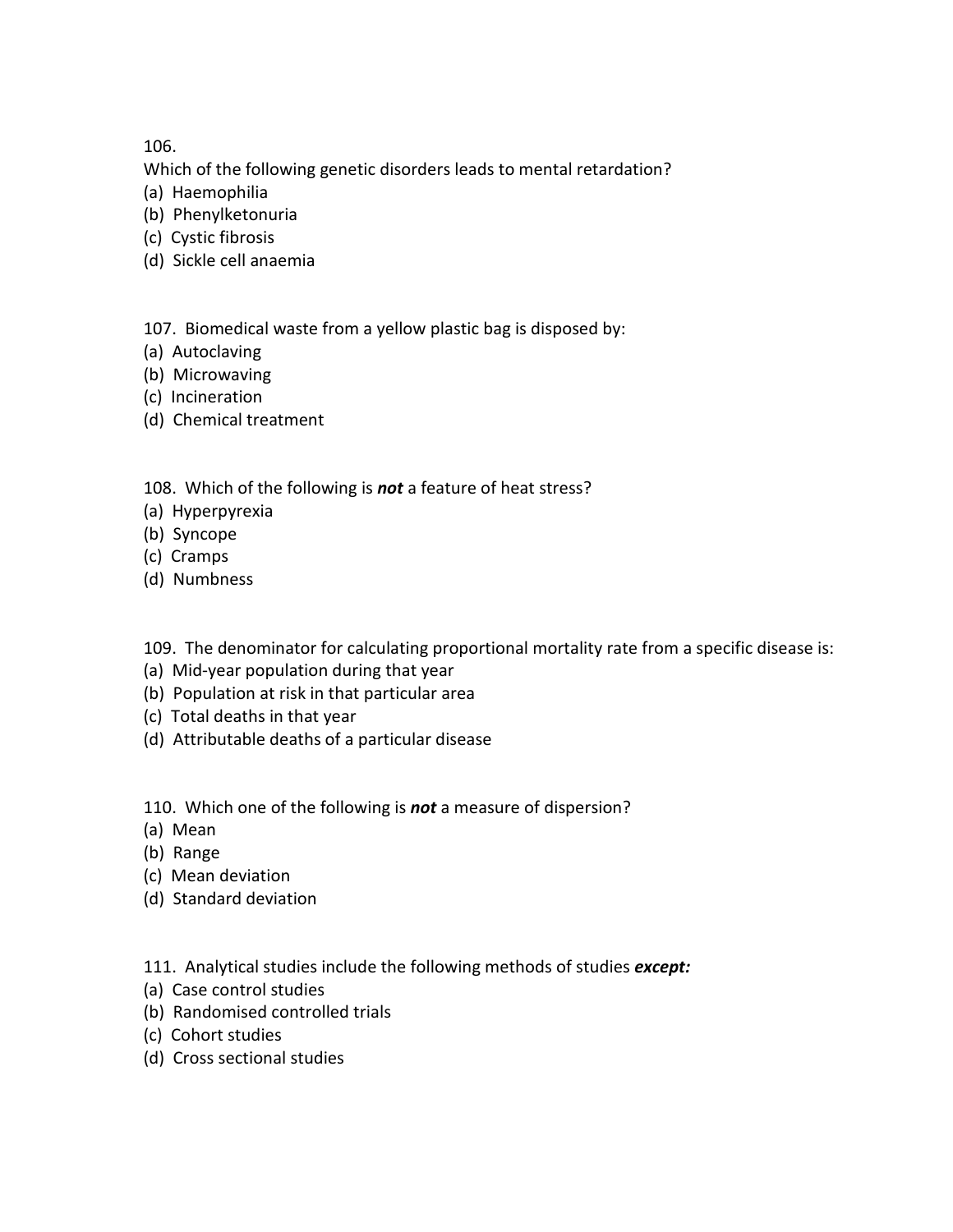- 112. Which of the following statements is false?
- (a) Gestational diabetes can lead to Type-II diabetes after delivery.
- (b) Gestational diabetes is always transient and cured after delivery.
- (c) Gestational diabetes is a risk factor for diabetes in children born to mothers with GDM.
- (d) Screening for gestational diabetes should be included in antenatal care.

113. Cu-T-380 A IUCD should be replaced in:

- (a) 4 years
- (b) 6 years
- (c) 8 years
- (d) 10 years

# 114.

Consider the following:

- 1. Coconut oil
- 2. Groundnut oil
- 3. Mustard oil

Which of the above is/are dietary sources of linoleic acid?

# (a) 1 and 2 only

- (b) 1, 2 and 3
- (c) 3 only
- (d) 2 and 3 only

115. A 20 year old male is diagnosed as a case of dengue fever at a Primary Health Centre. What are the suitable measures to be taken for the prevention and control of dengue in that area?

- (a) Case management for DF and DHF and vaccination
- (b) Case management for DF and DHF, isolation and individual protection from mosquitoes
- (c) Case management for DF and DHF, isolation and individual protection from mosquitoes and vaccination
- (d) Case management for DF and DHF, isolation and individual protection from mosquitoes and environmental measures for elimination of breeding places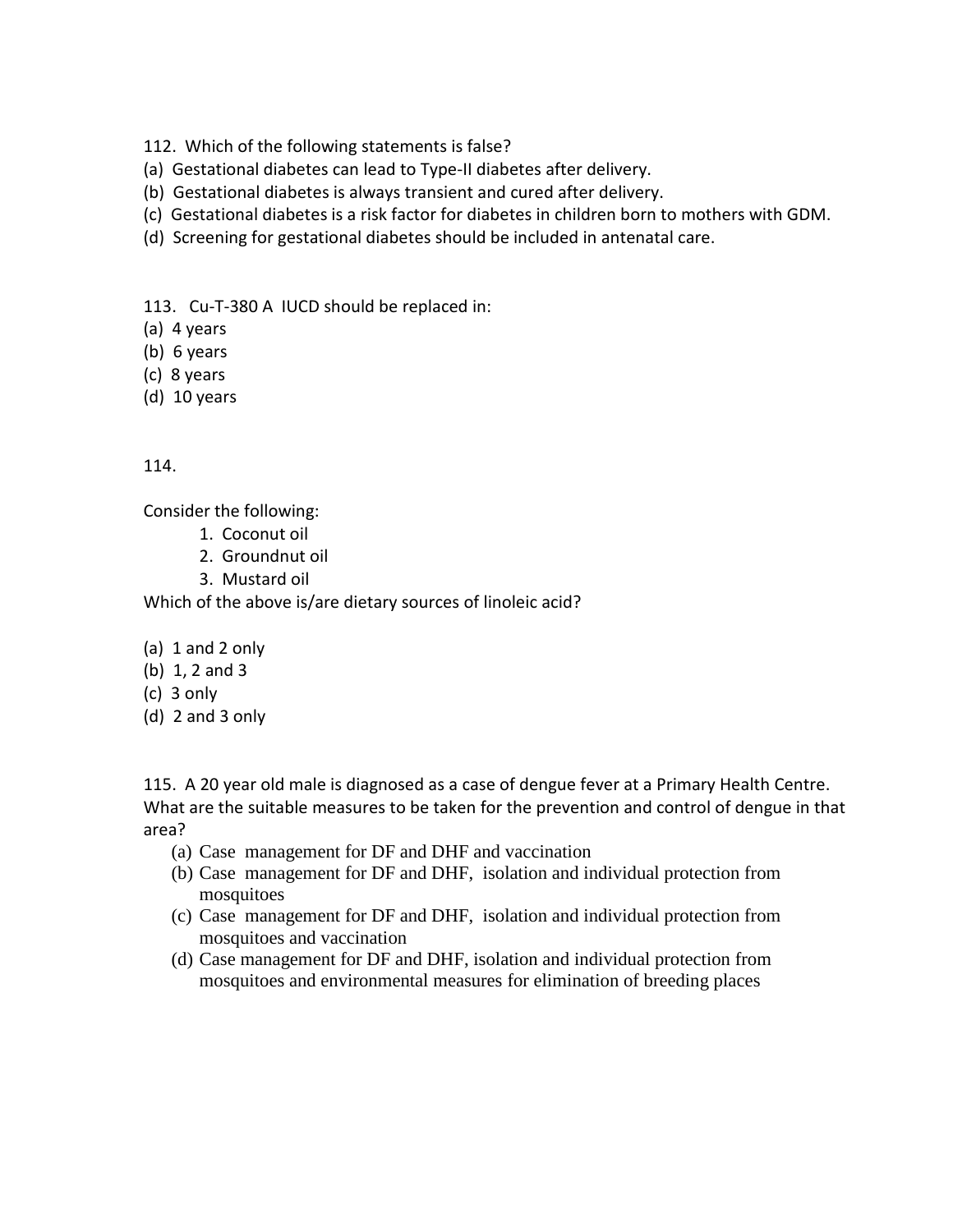116. WHO defines a multi-drug resistant (MDR) Tuberculosis strain as one that is:

- (a) At least resistant to INH
- (b) At least resistant to Rifampicin
- (c) Resistant to INH and Rifampicin with or without resistant to other anti TB drugs
- (d) Resistant to Streptomycin only

### 117.

Which of the following are the characteristic features of screening tests?

- 1. Done on healthy people
- 2. Done on unhealthy people
- 3. More accurate
- 4. Less accurate
- 5. Less expensive
- 6. More expensive
- 7. Not a basis for treatment
- 8. Used as a base for treatment

Select the correct answer using the code given below:

- (a) 2, 4, 5 and 8
- (b) 1, 3, 5 and 8
- (c) 2, 3, 6 and 7
- (d) 1, 4, 5 and 7
- 118. Which National Programe came into existence during 11<sup>th</sup> Five Year Plan?
	- (a) National Cancer control programme
	- (b) National Cardiovascular diseases & Stroke control programme
	- (c) National Diabetes and Cancer control programme
	- (d) National Programme for prevention and control of Cancer, Diabetes, Cardiovascular diseases and Stroke

### 119.

Which states are qualified as high prevalence states in the context of HIV/AIDS?

- (a) When prevalence in high risk groups is more than 5%, and less than 1% in antenatal women
- (b) When prevalence in high risk groups is more than 5%, and 1% or more in antenatal women
- (c) When prevalence in high risk groups is less than 5%, and more than 1% in antenatal women
- (d) None of these